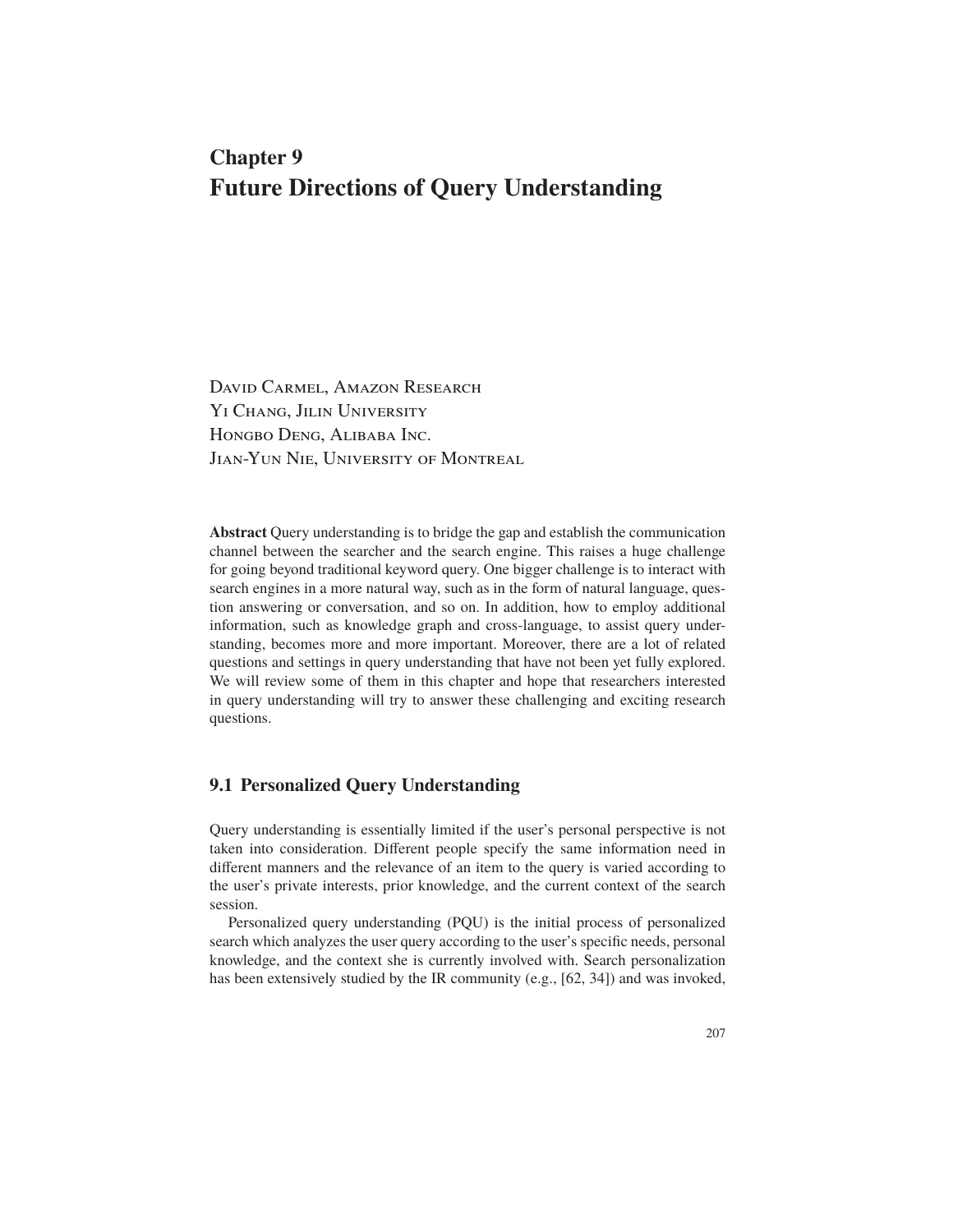to some extent, by all commercial search engines1. In this section we briefly discuss our own anticipation how PQU is expected to emerge in the coming future.

Search Personalization can be done at certain levels of granularity. The most basic one is session analysis, where the user's query is analyzed with respect to the previous queries submitted during the user's current search session, and the responses as reflected by the user feedback on the search results [18]. For example, a user searching for "parking" while her previous query was "Golden Bridge, SF", should only be exposed to parking lots in the Golden bridge area. Other parking lots are unlikely to be relevant in this specific session. Similarly, previous search results and the corresponding user feedback, should also be taken into account while analyzing the current query, e.g., by downgrading results that have already been clicked (or ignored) previously during the current search session [71].

While current instrumentation tools for session analysis are mostly based on the user on-line feedback, as reflected through her clicks, mouse tracking, and her abandonment rate [15], much better instrumentation tools for measuring user engagement are expected to emerge, such as eye tracking, face expression analysis, sentiment analysis, and many more. Such tools would let us better analyze the user satisfaction (or dissatisfaction) with the search results, thus letting us tuning our search engine for better understanding and serving our users.

The long history of the user interaction with the search engine also provides important clues about the user general interests [6]. Analyzing the current query in the context of the user's search history, e.g., by topic modeling, can assist in understanding the user general topics of interests, thus assisting us in query disambiguation and classification [29]. Current search personalization approaches are mostly based on analyzing previous queries and previously visited Web pages. It is very likely that in the close future many other types of user feedback, on any digital device, could be tracked, aggregated, and be used for better modeling the user interests [79]. For example, the list of applications that we use on our smart-phones on a daily basis are extremely effective in identifying our interests and goals [4]. Another example is the user activity on social media sites where the user posts, comments, and shares, provide valuable data about her areas of interest. The user own social network can be furthered analyzed for better understanding the topics and issues that are relevant to the user in the context of her community [12]. Analyzing such rich types of data sources will enrich our understanding of the users goals and preferences and will let us to better serve their information needs.

While PQU is going to emerge significantly in the typical search scenario, it is also critical and essential for personal digital assistants like Siri2, Cortana3, and Alexa4. These agents are expected to answer our questions, make orders for us in on-line shopping sites, recommend relevant content, assist us in organizing our travels, etc. Such assistants require advanced personalization capabilities in order to keep track of

<sup>1</sup> For example, https://googleblog.blogspot.co.il/2009/12/personalized-search-for-everyone.html

<sup>2</sup> https://www.apple.com/ios/siri/

<sup>3</sup> https://www.microsoft.com/en-us/windows/cortana

<sup>4</sup> https://www.alexa.com/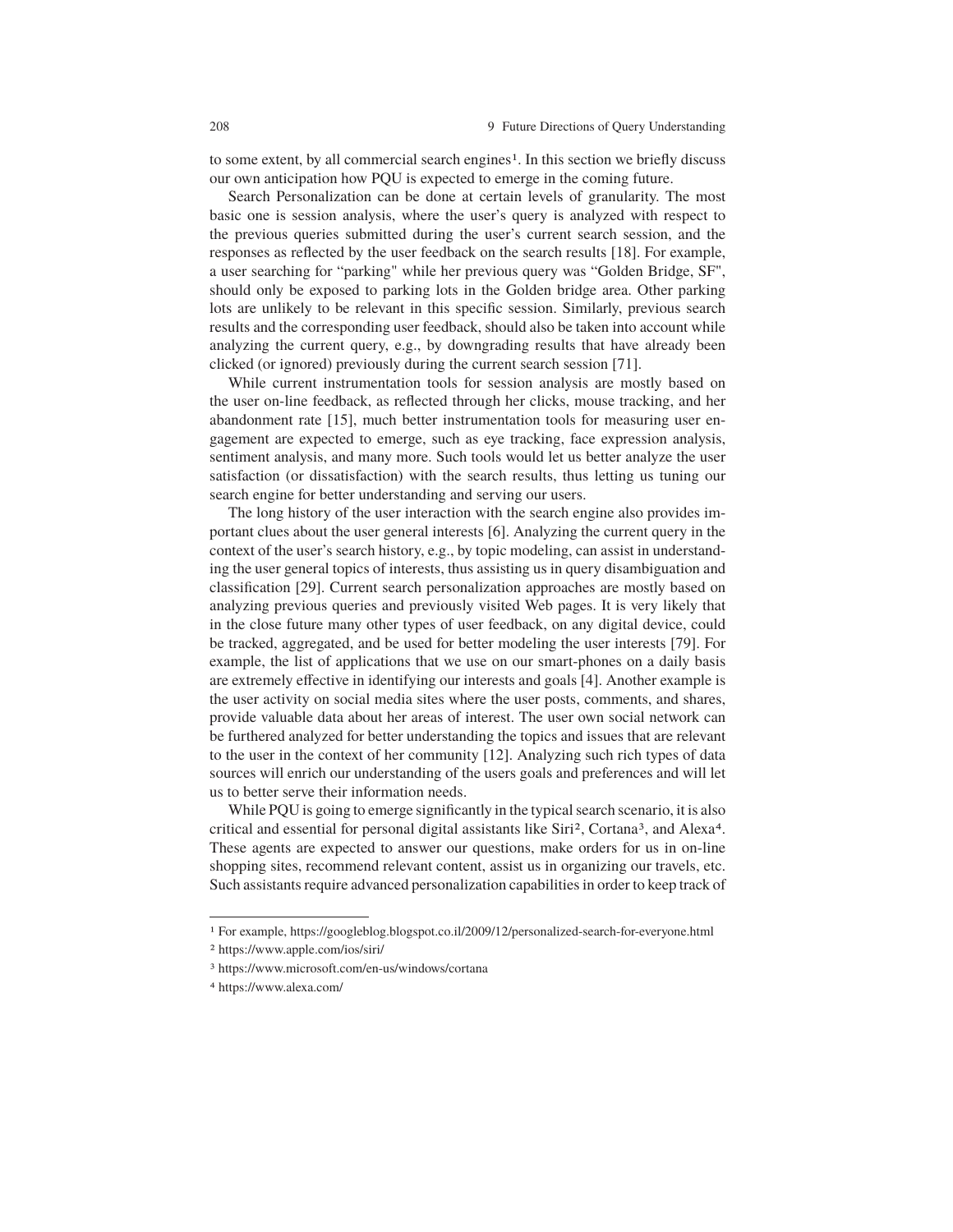#### 9.2 Natural Language Question Understanding 209

our knowledge, preferences, and the context we are currently involved with, in order to serve us optimally. For example, when ordering coffee from our favorite coffee shop, my personal assistance is expected to be aware of that I drink my coffee with cream, no sugar, and very hot, while my wife drinks it black and weak. When asking for recommendation for a birthday present for Jenny, my assistant should know that Jenny is my fifth years old daughter. When asking our agent to order shampoo for our family, it should be aware of the types of shampoo favored by all family members, our favorite suppliers, as well as all other relevant details.

The main tool for capturing personalized data is a personalized knowledge graph (PKG) which will encapsulate all related entities of the user such as family members, friends, neighbors, contacts, as well as preferences, biases, and interests. The PKG will complement the general knowledge graph (KG) that is already being widely used by search engines for providing up-to-date information about popular entities such as politicians, celebrities, organizations, products, locations, etc. The PKG will be focused on entities strongly relevant to the user. Our personal social network, locations (home, work, frequent visiting sites), medicines, dietary ingredients, media preferred entities, should all be represented in our PKG. The PKG will be used by the assistant agents to personalize the interaction with the user. Each query will be analyzed by considering the personal entities in this graph, in addition to the entities extracted from the general KG, and their relationships with the user.

To summarize, we can safely anticipate that query understanding will become much more personalized in the coming future for supporting deep personalized search experience, provided through general-purpose search engines as well as through personal digital assistants.

### **9.2 Natural Language Question Understanding**

Another popular trend in the IR domain is moving from keyword queries to natural language questions. Current mobile devices enable users to input spoken language queries into their search applications, taking advantage of recent developments in speech recognition technology that exceeds human performance in spoken language understanding [65]. Spoken queries are typically much longer and are usually pronounced as natural language questions, rather the standard keyword queries that we are used to issue in current Web search services [28].

In contrast to short keyword queries, long queries can benefit from Natural Language Processing (NLP) methods. While NLP analysis for short queries typically fails to bring significant improvement over shallow statistical-based methods, they were found useful for long queries where syntactic analysis such as part-of-speech tagging and dependency parsing complement standard statistical term weighting methods [14].

Serving natural language questions strongly corresponds with the traditional question answering task which has been mostly focused on answering factoid questions [40]. The standard flow of question answering process begins with question anal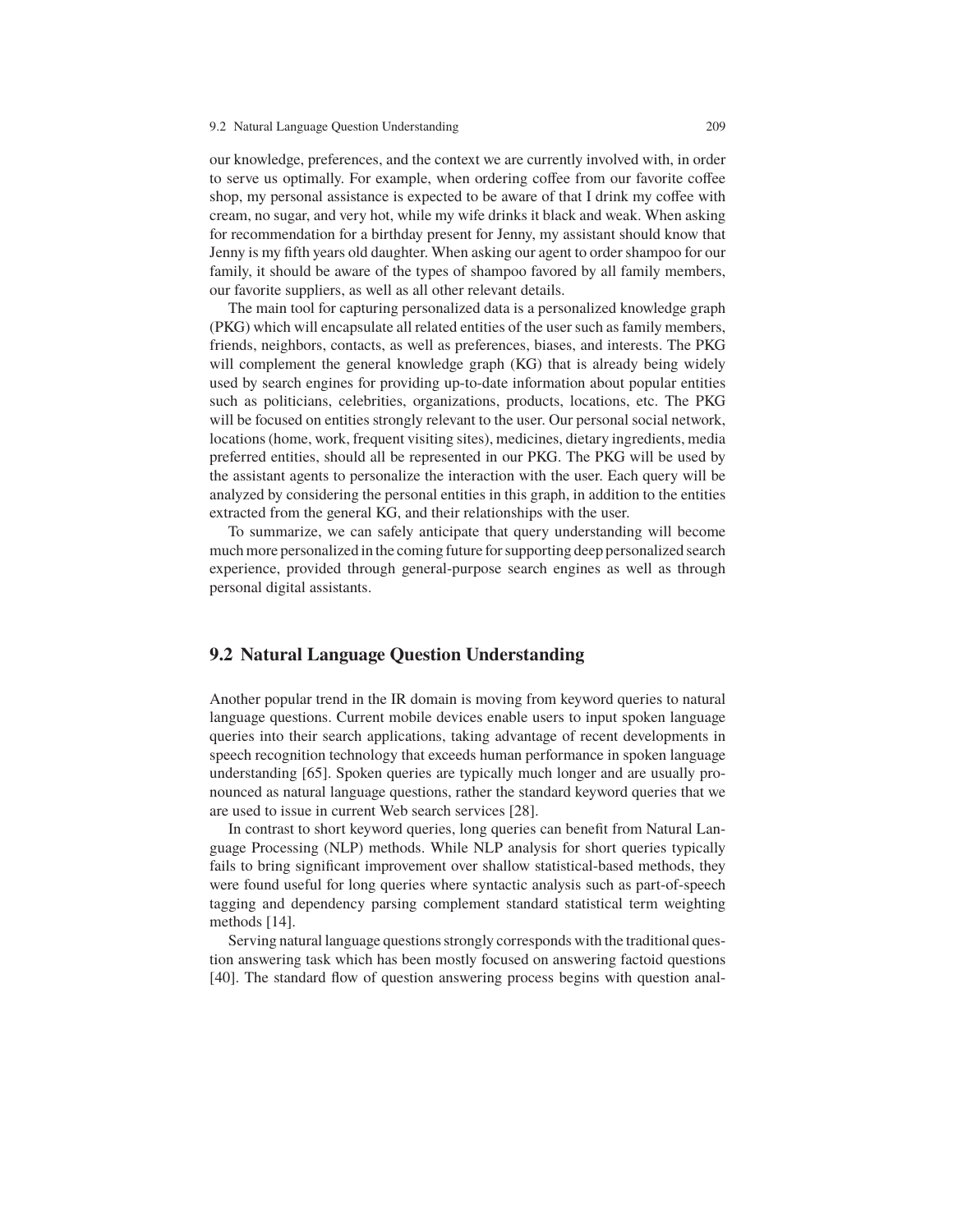ysis for identifying the lexical answer type, i.e., the category type of the answer expected for that question (e.g. country, capital city, date, distance). Then, passages are identified in a given knowledge-base that are likely to contain an answer to the question. Candidate answers are then extracted from the top retrieved passages and are judged and scored according to many criteria. The top scored candidate is then selected for the final answer. A typical judge, for example, will filter out candidates not belonging to the question's lexical category type identified during the question analysis phase. This paradigm was successfully demonstrated by IBM Watson which was able to outperform human trivia experts in the game of Jeopardy [24]. However, even the extremely complicated Jeopardy questions are limited to factoid questions only. More complex needs such as why questions, opinion and advice seeking questions, puzzles, and many other types, are still an open challenge and deserve further research for understanding the actual information need behind them.

Another emerging direction for question understanding is the identification of Web queries having a question intent which constitute about 10% of the issued queries [80]. Such queries, even formulated as keyword queries, seek for a direct and detailed answer rather than a list of search results. Current Web search engines usually handle such queries by developing a specific tool for any specific question type. Weather-based queries are served by the Weather agent while stock-based queries are handled by the Finance agent. The same approach is taken for handling named-entity queries where the entity's relevant information, extracted from the general-purpose knowledge graph, is directly displayed on the SERP enriching the standard Web search results.

Furthermore, a new trend emerges recently of handling factoid questions by existing question answering techniques. This approach is immature yet and in its infant stages but we can expect significant progress in the future. Complementary, any question-intent queries can be served by searching over an archive of community question answering sites, looking for similar questions that have already been manually answered by humans. This approach was dominant among participants in the TREC's Live-QA track [1] where participants were challenged to answer real human questions in real time (in less than one minute). Real human questions submitted on the Yahoo Answers site, were submitted to participant systems during the contest and were answered automatically and immediately by the participant systems. Most participants searched for the answer over a given archive of question-answer pairs to provide the most appropriate human answer for similar questions. Many approaches were examined for measuring the relevance of question-answer pairs to the given question. One interesting technology presented in the track was a combination of automatic search with human judgment; a list of candidate answers were retrieved by the search component and then were judged in real-time by crowdsourcing humans [66]. One of the conclusion of the Live-QA challenge was that while previously-answered questions can be useful to answer popular questions, advanced answer generation techniques should be considered in order to answer, with high quality, long-tailed questions.

To conclude, the trend of moving from keyword queries to natural language questions enables users to better express their needs, and to easily provide their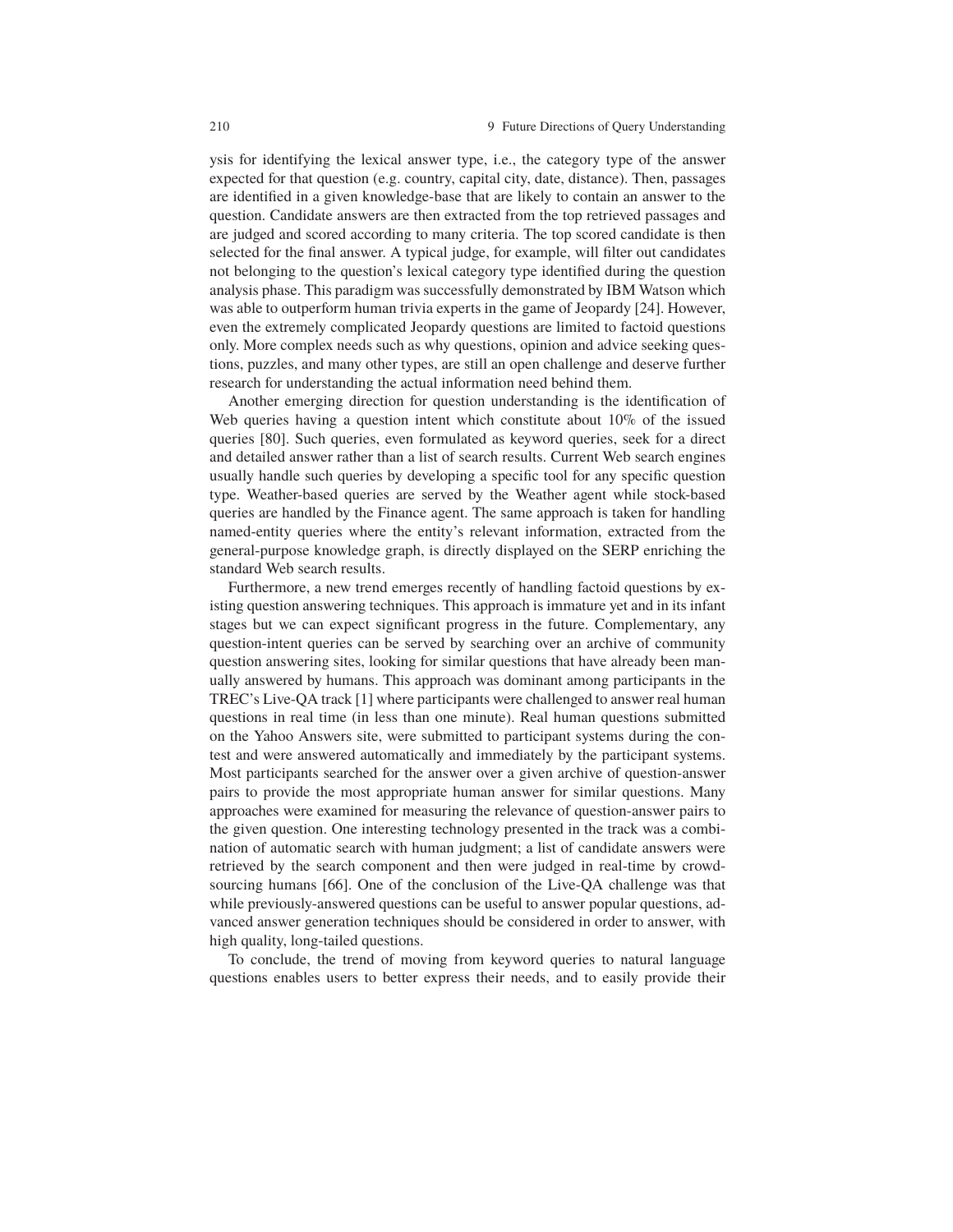questions through much more diverse and highly accessible input devices. However, these complicated questions open many new challenges in question analysis and question understanding, and require the development of advanced techniques that should be further explored.

# **9.3 Dialog Query Conversational Query Understanding**

The current search engines mainly focus on one-shot search: the search results are basically determined by the current query the user has formulated. Few attempts have been made to engage a conversation with the user to better understand the search intent of the user. The burden is on the user who has to learn to adapt to the search systems: when a query was not successful, the user has to modify it based on an analysis of the previous search results. Such modifications can be repeated several times before the user can find the desired documents. Even though, it is not rare to see frustrated users who fail to retrieve desired documents and to understand why their queries have not been successful. The interface of search engines is not user friendly and does not provide much help to the user to formulate better queries

Looking back into the history, IR was imagined as an intermediary between the library system and the user – a role that was played typically by a librarian. To understand what the user was looking for, the librarian usually held a conversation (negotiation) with the user to understand the information need of the user and to generate a good search query to be submitted to a library system [78]. Even though we do not think about using a human intermediary for search nowadays, or have the luxury to do it, the existence of a human intermediary provided at least several advantages compared to the current interface:

- She/he knows better the useful search terms to use than most users, being familiar with the data collections;
- She/he knows better databases to search (when there are multiple search systems);
- She/he understands the search intent of the user.

These advantages are precious for users who are not familiar with the search engine, the documents indexed, or the searched topics. A conversational intermediary can play a similar role as human librarian to help the user. Some typical cases where the conversational assistance can be helpful are as follows:

- The user's initial query is ambiguous: either ambiguous terms are used, or the whole query may lead to very different types of documents. If ambiguity is detected, a clarification question can be asked to the user [2].
- The query is under-specified: The query may be too general or too vague, leading to too many search results. It may be useful to ask the user to provide more details about the searched topics. For example, some choices can be offered to the user based on the distribution of the corresponding topics [72].
- The formulated query does not contain the best search terms. When formulating a query, a user may not have the experience to choose the best search terms. In this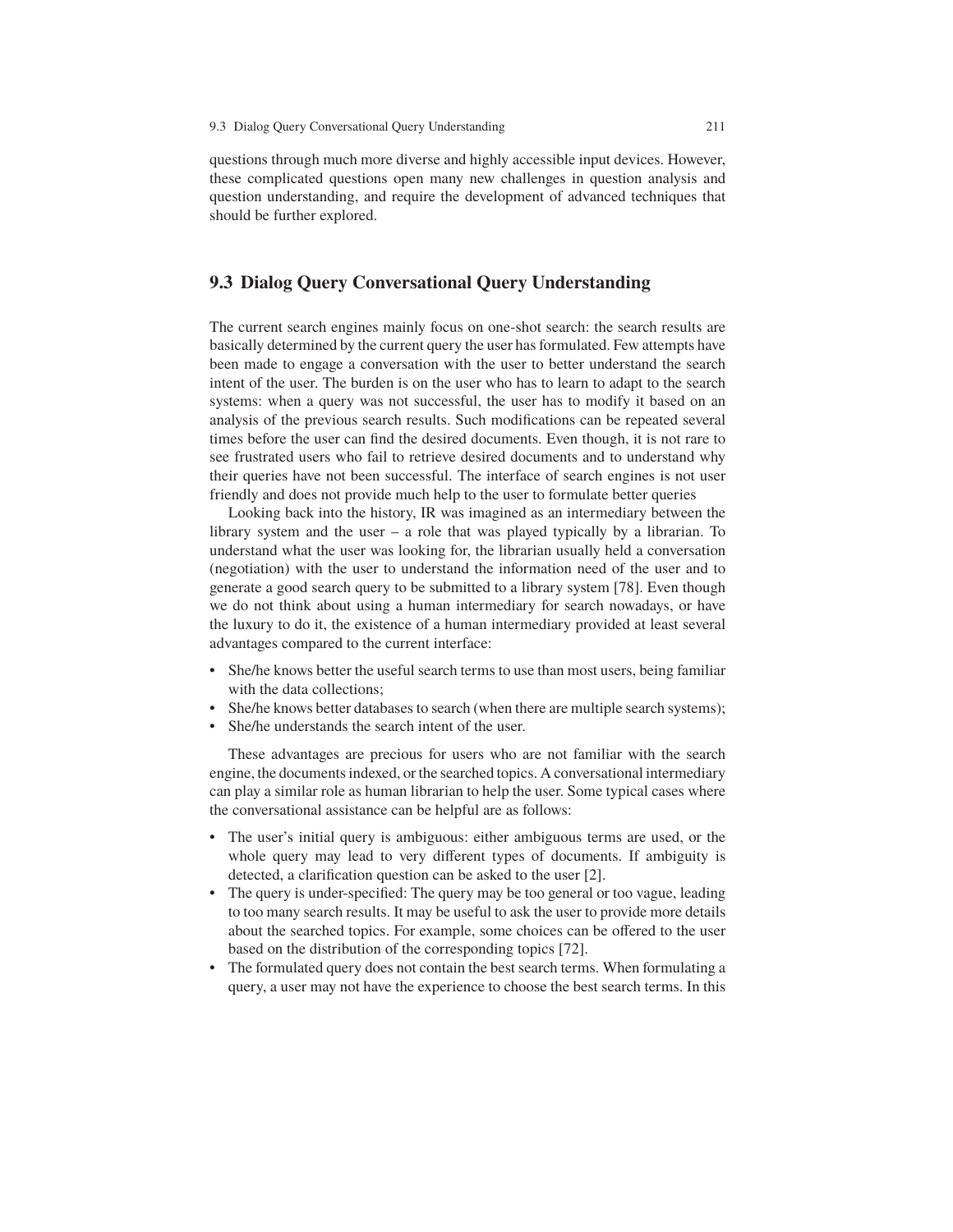case, the conversational assistance can suggest better terms or a better formulation of the query.

• A search topic may be strongly related to other topics, which could be of interest to the user. For example, it may be useful to the user to also learn about the background information when searching about an event, or to learn about its next evolution [8]. The conversational assistance can take a proactive role to suggest related topics to users.

While conceptually, the above assistance can be useful, it has to be implemented correctly. A bad assistance tool can easily become annoying. To implement effective conversational assistance to understand search intents, we are faced with the following technical challenges:

- How to detect is a conversational assistance is needed?
- How to determine the best action? Should the system ask a clarification question? provide some results and see how the user interact with them? or suggest alternative queries/topics?
- How to generate a natural and relevant reply or question? This aspect is particularly challenging for the current conversation technology, which is able to generate replies in task-oriented conversation in limited domains with predefined knowledge structure, but has difficulty to do it in open-domain conversation [2]. A key issue to investigate is whether it is possible to develop some general conversation patterns for general search tasks. For example, when a query ambiguity is detected, a clarification question such as "do you mean X or Y by [original query]?" can be generated. To suggest alternative queries, the system can suggest "try the query [suggested query] that has been successful for other users", or "your search topic is related to [suggested query]".
- How to judge the success of a conversational query understanding process? The goal of new interaction methods, including conversational query understanding, is to help the users to do more effective search. When the user is involved in the loop, the current evaluation methodology becomes insufficient. Some attempts have been made to evaluate the search process in which the user participate [37], but there is still no general consensus on the appropriate methodology for conversational IR.
- Finally, we also have to think about the possible forms of a conversational assistance. Dialog in natural language (either in speech or in text) is the first form of conversation we can think about. Should we limit conversational assistance to this narrow form, or should we give conversation a wider meaning, to include other forms of interactions such as providing choices to the user, let the user click on some results? [49]

In summary, conversational query understanding and assistance will likely change the face of search engines in the future, but many underlying problems remain to be explored and solved to make it effective in practice.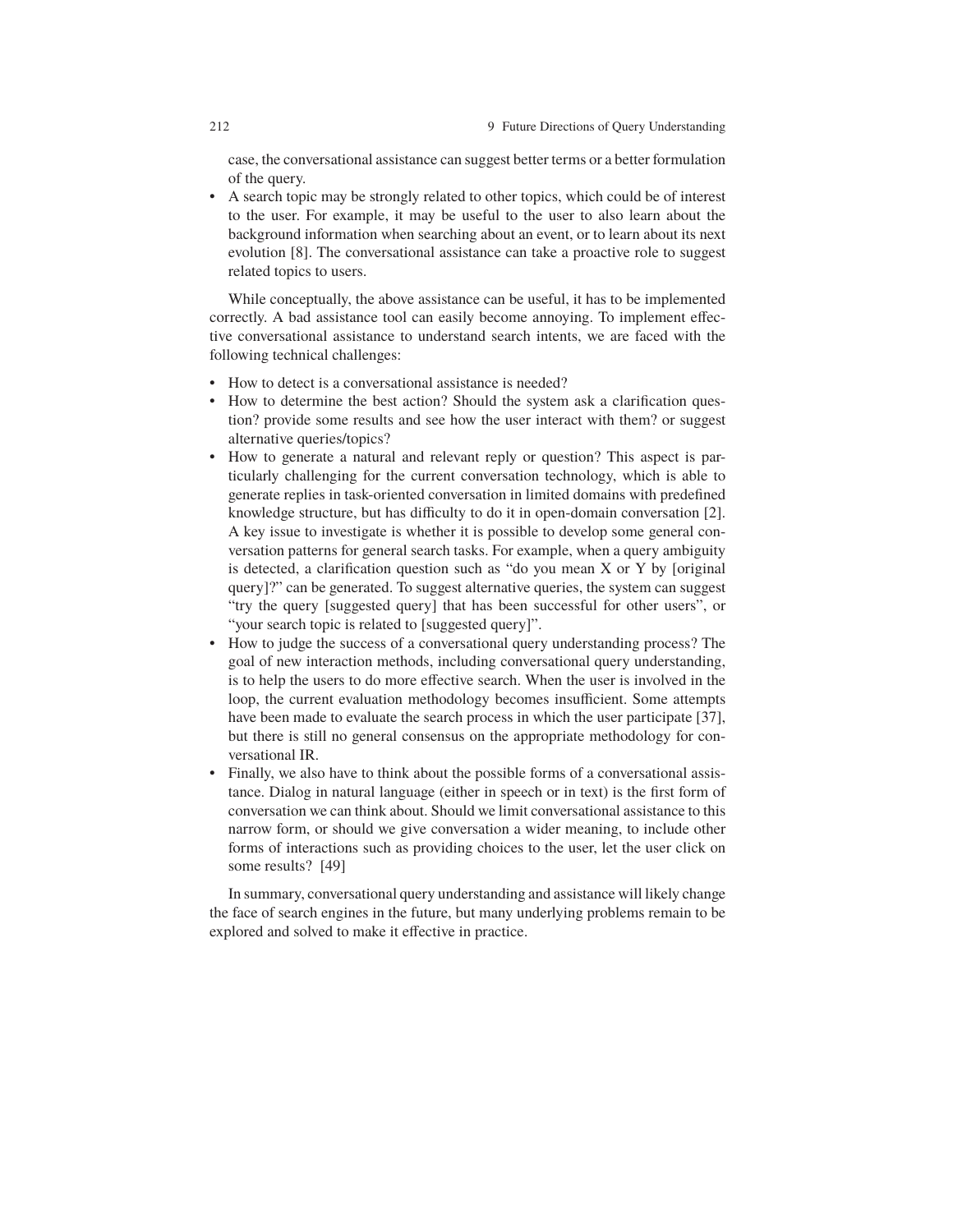### **9.4 Medical Query Understanding**

Medical IR is an important application area. People often use search engine to locate relevant information in addition to consulting physicians. However, the current search engines are limited in providing appropriate search tools in this specific area. In most cases, users are left with a search engine constructed with the general technology, even though the documents in the database may be in the medical domain. A good understanding of medical queries is particularly important because most users are not familiar with the specialized concepts used in the medical documents. This situation also makes the understanding very challenging. Some of the main difficulties are as follows:

- Vocabulary mismatch: End users may not know the exact specialized term of a medical concept. Even though some lexical resources have been constructed, trying to bridge the vocabulary gap between specialized documents and nonspecialized end users [91], they are far from enough to solve the problem. The problem of vocabulary mismatch is not limited to the level of words or terms, it can be at a more global level. For example, a user may use several sentences to explain a health condition, which could be described by a specialized term.
- Concept mapping: A strongly related problem is to recognize correctly the concepts described in a text (a document or a query). This is a key step for correct query understanding. Concept mapping in medical domain has attracted a large amount of research work. Most approaches leverage the existing lexical resources (e.g. UMLS Metathesaurus<sup>5</sup>) and make use of syntactic rules, variations on word forms, and statistics to determine what concepts a sequence of words can correspond to. MetaMap<sup>6</sup> [3] is considered to be one of the best tools in this area. However, its accuracy on query analysis was estimated at only about 70% [21, 67], making it difficult to rely on for document matching.
- Exploring more resources to learn concept mapping: The existing research on concept mapping has been limited to lexical mapping an observed sequence of words to the possible expressions of a concept in a lexical resource. The recent development on deep learning offers us a great opportunity to match a piece of text with a concept in a latent representation space: Both concepts and words/sentences could be mapped into the same representation space, allowing them to be directly compared. While some preliminary studies in this direction has been done [47, 48] showing promising results, more investigations are required to fully explore the potential of this approach.
- In addition to search queries, users tend to ask more complex questions. In forums of discussions where users can ask questions to physicians or other peer users, it is common to see long questions with a description about the patient and the problem, and asking for advice. While we do not see, in the current stage, that human replies can be completely replaced by automatic replies, it is

<sup>5</sup> https://www.nlm.nih.gov/research/umls/knowledge\_sources/metathesaurus/

<sup>6</sup> https://metamap.nlm.nih.gov/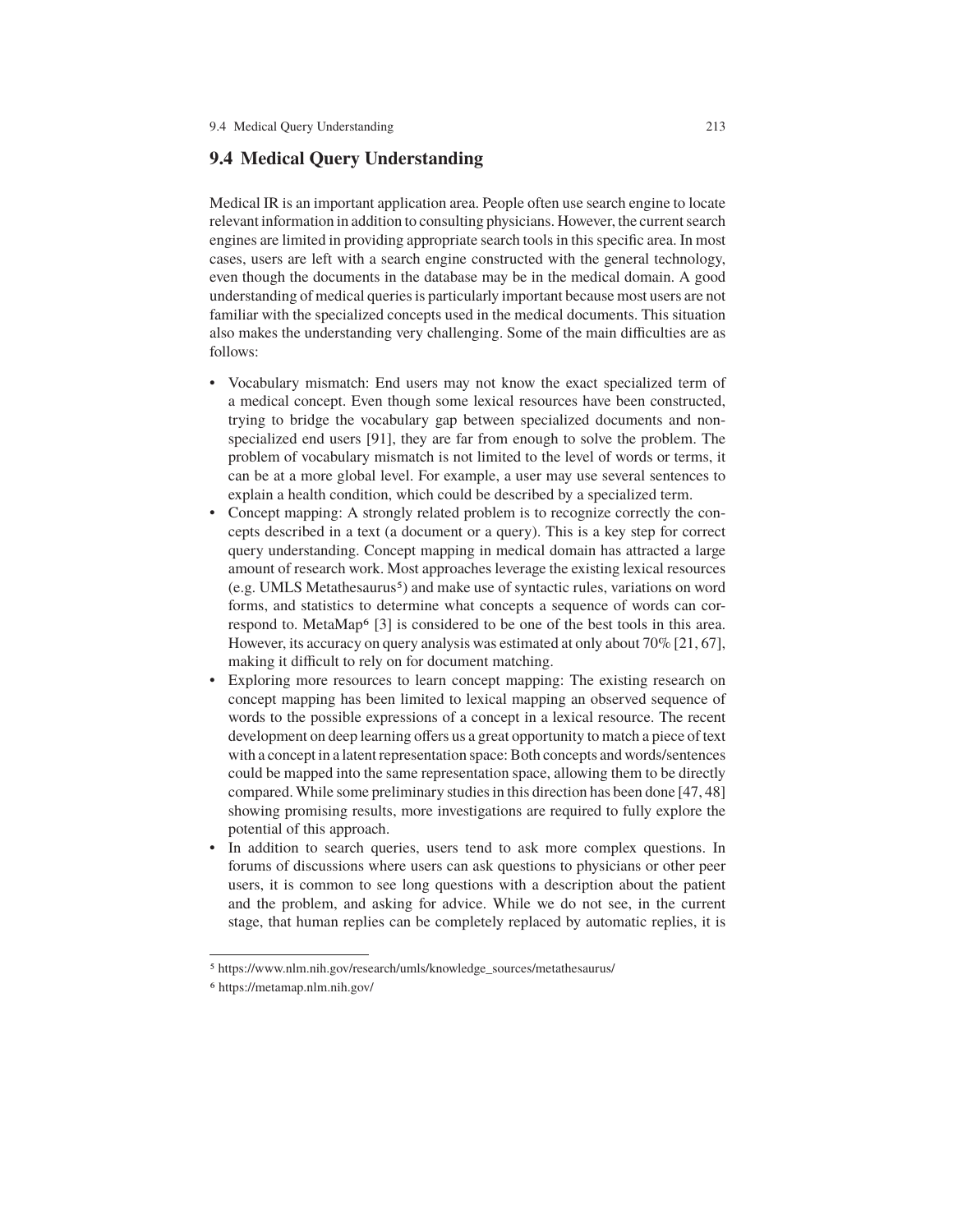useful to process such long and complex questions to help users locate the most useful documents or pieces of information. We are then faced with the problem of understanding complex medical questions, which is not limited to merely identifying the key concepts involved, but also relate them so as to construct a complete picture (graph) about the question. For example, we should not only recognize that the user's question involves the concept "pneumonia", but also that "pneumonia" happened to the patient one month ago rather than now, and the patient is a 50 years-old adult. This fine-grained analysis is crucial in this area.

In addition to query understanding, documents should also be understood in a similar way. Finally, new matching processes are required to compare complex query and document representations. All these problems require more research work.

### **9.5 Cross Language Query Understanding and Translation**

In the majority of cases, users are interested in searching documents in the same language as the query. However, this situation does not mean that there is no need for searching documents in other languages. Cross-language and multilingual search is needed in several typical cases [25]. For example, the topic may not be well covered in the language of the query, but is well covered in another language; or the search needs to be complete (recall-oriented search such as patent retrieval) in all languages. In these typical cases, a search query has to be translated into one or several other languages. Query translation is a challenging task.

A general machine translation can do a good job for translating most queries: when there is no ambiguity and when terms in a query have a clear translation in another language. However, we are often faced with the translation ambiguity problem, especially for short queries which provide limited context information. The existing approaches have explored the utilization of the following information to select good translation terms:

- Translation probability
- How common a term is used in the target language

In addition to the problem of translation, query translation also plays the role of selection of good search terms: When several translation alternatives exist, it may be better to select the one that is more discriminative, or to combine all of them. The inclusion of multiple translation terms in query translation has naturally produced a desired effect of query expansion [25, 82].

Cross language query understanding is not limited to translation only. The search behaviors in different language communities could be different. For example, while people in North America are more concerned with water and soil pollution, people in China can be more concerned with air pollution. So a search on "pollution" in different language communities may lead to different results. Cross language query understanding could be extended to the understanding of search intents in different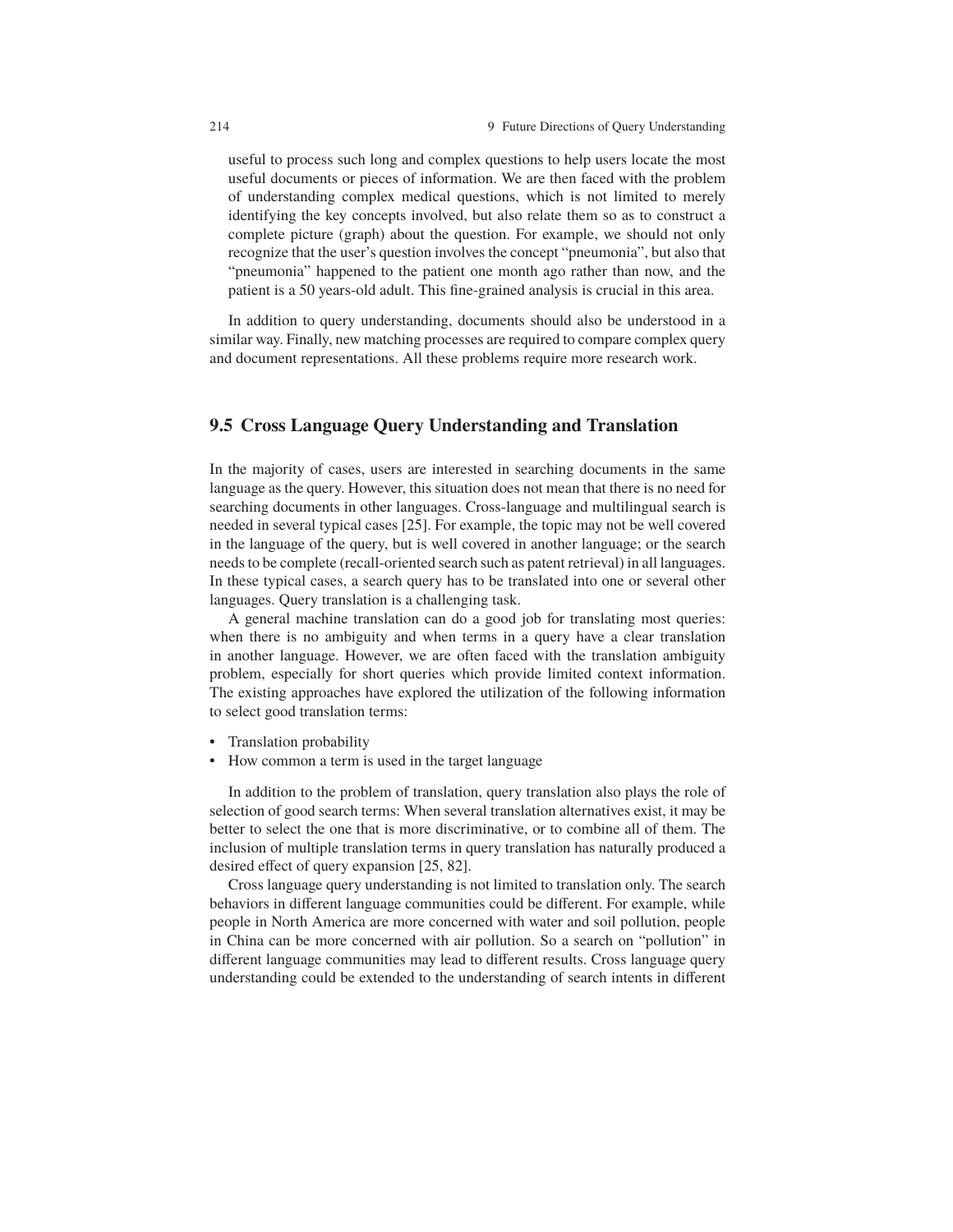language communities, and when possible, making the required adaptation. This has been found very useful in some existing work [25].

The further development on cross language query understanding will certainly benefit from the development of deep learning approaches. Indeed, if both the query and the document can be mapped into a common representation space, whatever their language is, then the translation problem does not exist anymore. Such interlingua representation has been investigated in recent MT studies [23], which assumes that different languages share a common representation space, in addition to a private space specific to each language. However, much more investigations are required to make the approach effective in practice.

### **9.6 Temporal Dynamics of Queries**

The World Wide Web is highly dynamic and is constantly evolving: as a large number of new web pages are created or updated every second, information on those old web pages are outdated quickly. At the same time, web search is strongly influenced by time: some queries occasionally spike in popularity, some queries periodically spike, and others remain relatively constant. In order to help search engine users to find the latest updated information, it is foremost to detect those time-sensitive queries and understand their temporal dynamics, which benefits not only search ranking [22], but also query auto-completion [70, 11].

Given a query, we count its frequency during a pre-defined time interval, and generate a time-series about this query. In order to model the temporal shapes, power Law distribution is proposed as the function to model burst time-series [17], and recently Hawkes process is leveraged to model temporal bursts with multiple spikes [64]. Another useful approach is to model occurrence of spikes using infinitestate automation approach [39]. Yet, the method uses spike locations as input, and thus it is not possible to directly apply the infinite-state automation approach for raw time-series data.

In addition, temporal information help us to group topics together. Once a sudden spike appears on the extracted time-series, most likely, many of users are searching the same topic or the same event, which indicates a strong relationship between content information and temporal information. Therefore, it is necessary for us to combine temporal information with content information into the same framework, yet it is a very challenging and difficult task, as temporal shapes and textual content are heterogeneous. To combine temporal modeling with content analysis is not brand new, and there are a few excellent work [35, 42]. However, these existing work either assumes topical distribution changes smoothly or just models temporal information as a sequence of bursts, which could not explicitly model the temporal shapes with the sudden spikes.

Furthermore, temporal dynamics of queries can be leveraged for prediction. Since whether a query is triggered by an event can be successfully predicted [64], it is possible to improved query auto-completion by leveraging terms related to the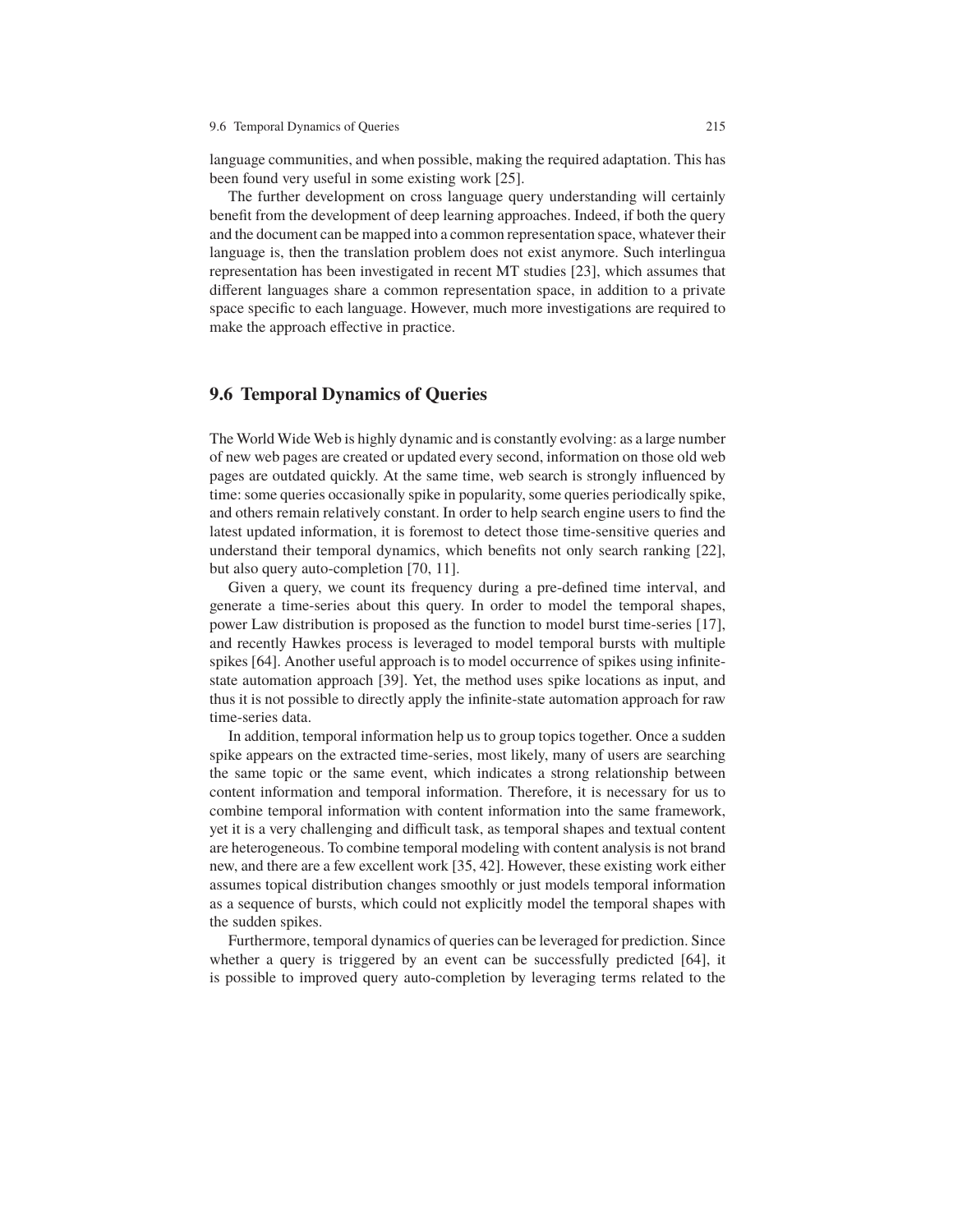triggered event, or to enhance search result ranking via boosting documents related to the triggered event, which are promising research ideas. Yet, how to handle prediction with intent shifting or triggered by multiple events are still unsolved open challenges.

# **9.7 Deep Learning for Query Understanding**

With the success of deep learning in many research areas, Information Retrieval (IR) community has started to explore deep learning based techniques to various query understanding problems. The key features of deep learning are representation learning and end-to-end training. We begin by introducing different neural approaches to learn vector representations of queries. We then review some shallow and deep neural methods that employ pre-trained word embeddings as well as learn the endto-end query understanding task such as query expansion, spelling correction, query classification, and so on.

Vector representations are fundamental to both information retrieval and deep learning. Different vector representations exhibit different level of generalization and could derive different level of similarity. In traditional IR, query and document are represented as bag of words, and many approaches rely on exact term matching between the query and the document text. To be able to perform soft term matching between semantically similar words, a number of studies have focused in particular on the use of word embeddings generated using shallow or deep NNs. For example, the term 'hotel' and 'motel' are two separate words which cannot match each other with bag of words, while ideally they could share a large similarity using word embeddings. Word embedding, also known as distributed representation of words, refers to a set of machine learning algorithms that learn high-dimensional realvalued dense vector representation **w**  $\in$   $\mathbb{R}^d$  for each vocabulary term *w*, where *d* denotes the embedding dimensionality. Word2vec [52] and GloVe [60] are two wellknown word embedding algorithms that learn embedding vectors in an unsupervised learning. The underlying idea is that the words that often appear in surrounding contexts are similar to each other. Such word embeddings can be used to capture a certain type of topical similarity, such as 'hotel' to be similar to 'motel', and 'wife' to be similar to 'husband'. It is worth noting that learning different word embeddings can capture different types of similarities, which may not be appropriate for a certain retrieval scenario.

A better alternative is to learn embeddings as a set of parameters in an end-to-end neural network model for a specific IR task [85, 19, 90]. The word embeddings can be aggregated in different ways for estimating query embedding vectors, and using the average word embeddings is quite popular [44, 81, 56]. In [88], a theoretical framework has been proposed with different implementations for estimating query embedding vectors based on individual word embeddings, which shows average word embeddings is a special case. In addition, Dehghani et al. [19] proposed to represent query as a weighted sum of word embeddings by learning the global weight for each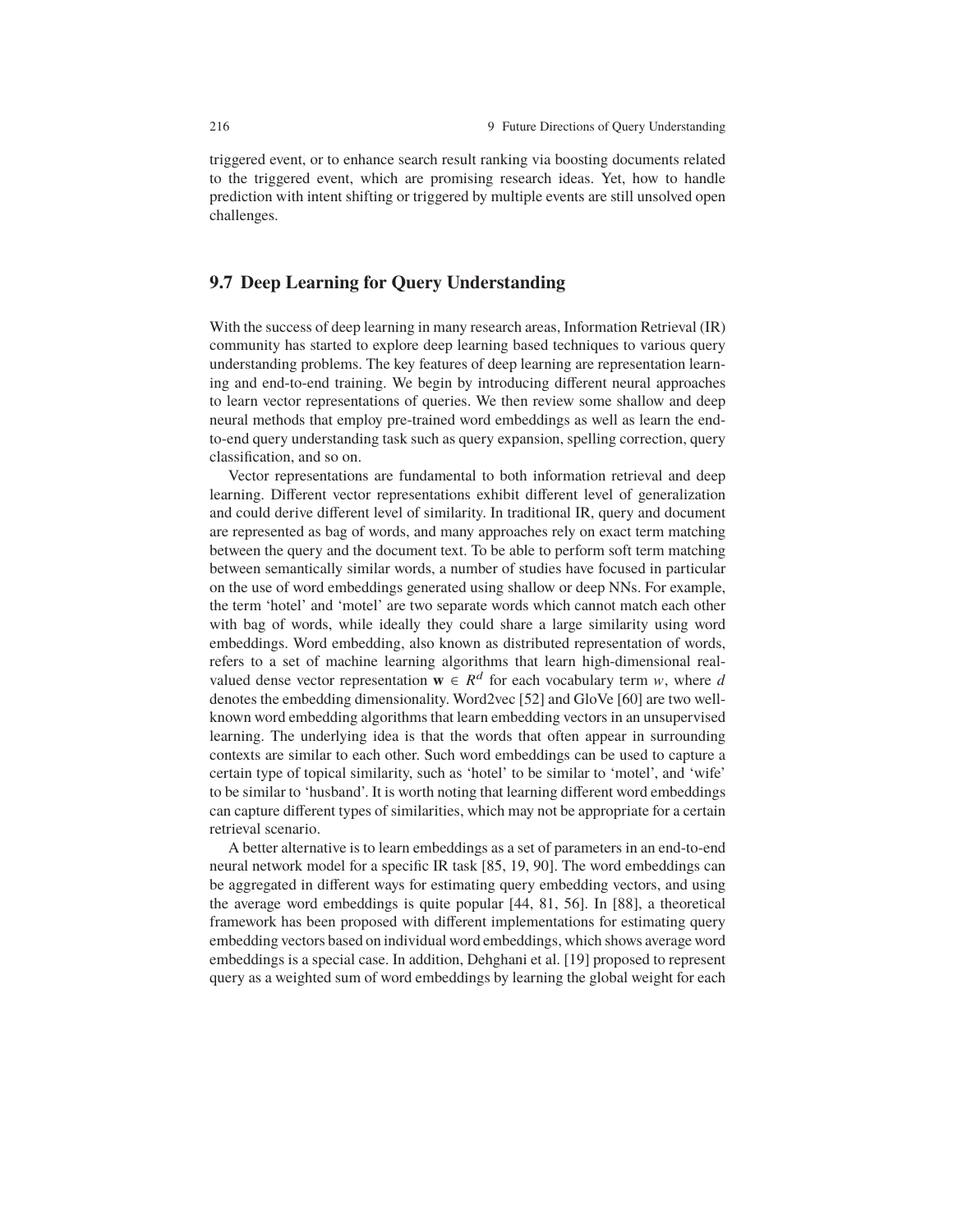term in the vocabulary set. Training word embedding vectors based on additional data, like query logs and click-through data, was also studied in [32, 73, 26]. Recently, Grbovic et al. [27] used query embeddings to include session-based information for sponsor search. Estimating accurate query embedding vectors can improve the performance of many of the embedding-based methods that need to compute query vectors. It should be noted that in a realistic case, many tail and rare queries are not available during the training time of embedding vectors, which makes direct training of query embedding vectors problematic. How to learn the embeddings for tail and rare queries is still a very challenge task.

There are many existing works [73, 20, 43, 89, 5] that attempt to leverage word embeddings for query expansion. One straightforward method [43, 89, 5] is to employ the pre-trained term embeddings to select terms that are similar to the query as a whole or its constituent terms, and then the selected terms are used to expand the query in a unigram language model framework. For example, Zamani and Croft [89] presented a set of embedding-based query language models using the query expansion and pseudo-relevance feedback techniques that benefit from the word embedding vectors. Diaz et al. [20] proposed to train word embeddings on topically-constrained corpora, instead of large topically-unconstrained corpora. These locally-trained embedding vectors were shown to perform well for the query expansion task. Zheng and Callan [94] proposed a supervised embedding-based term re-weighting technique applied to the language modeling and BM25 retrieval models.

Convolutional neural networks (CNNs) and recurrent neural networks (RNNs) are two most common architectures, where CNNs were originally developed for image classification [33, 41] and RNNs have been successfully used in natural language processing [31, 51]. Recently, a number of deep neural networks with deep architectures have been applied to some specific query understanding approaches. For example, CNN and RNNs have emerged as top performing architectures in query classification and query intent detection [38, 36, 92, 30, 69]. Park and Chiba [59] proposed a neural language model with recurrent layers for query auto-completion task. Another special type of neural network architecture is Siamese networks. A Siamese networks consists of two identical neural networks, each taking one of the two inputs, such as the query and the document. The last layers of the two networks are then fed to a contrastive loss function, which calculates the similarity between the two inputs. The Deep Semantic Similarity Model (DSSM) [32] is on such architecture that trains on query and document title pairs and learns the similarity between them. Convolutional-DSSM (CDSSM) [68] employs more sophisticated architectures involving convolutional layers. Mitra and Craswell [54] trained the same CDSSM architecture using query prefix-suffix pairs and leveraged the model to suggest query completions for rare query prefixes. Obviously, an appropriate network architecture makes big difference for end-to-end training, but it can be difficult to determine when to use which kind of network architectures. For a given query understanding task, predicting in advance which will work best is usually impossible, and how to design an appropriate network architecture remains an open question.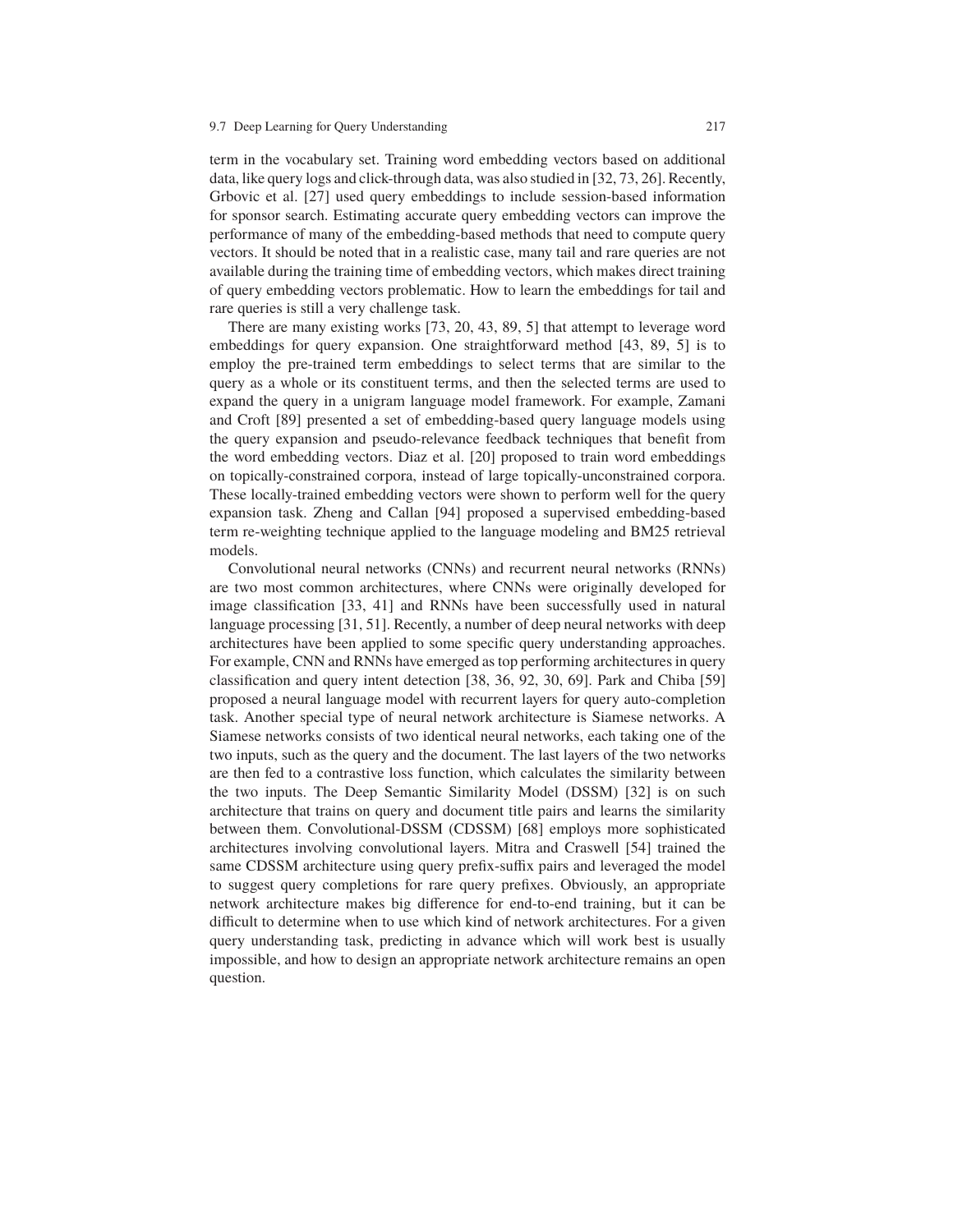Some deep learning methods operate at the character-level or character ngram [32, 68, 55]. For instance, the deep learning method for spelling correction is usually sequence-to-sequence models. A sequence-to-sequence model [76] consists of an encoder and decoder. The encoder converts a sequence of characters or tokens, into a single vector, while the decoder begins with this vector, and it keeps generating characters or tokens until it generates a special stop symbol. Note that the lengths of the source and target sequences don't need to be the same. Both the encoding and decoding are done using RNNs. Xie et al. [84] presented an encoder-decoder RNN with an attention mechanism by operating at the character level. Sordoni et al. [74] formulated a hierarchical recurrent encoder-decoder architecture and used it to produce query suggestions which takes account for sequences of previous queries of arbitrary lengths as context. Another advanced query reformulation system proposed by Nogueira and Cho [57] is to train neural network with reinforcement learning. The actions correspond to selecting terms to build a reformulated query, and the reward is the document recall.

### **9.8 Semantic Understanding and Matching for Search Queries**

Semantic matching is one of the most difficult challenges especially for tail queries [45]: query document mismatch occurs when the queries and documents use different terms to describe the same concept. For instance, for the query "how much is tesla", relevant documents may contain the term "price" rather than "how much", so the widely used bag-of-words approach is insufficient to solve this challenge [87].

The basic idea of semantic matching is to project a query or a document directly or indirectly into its semantic space separately, and then match the query and the document on their semantic spaces. The traditional semantic matching approach can be grouped into the following categories:

*Semantic Matching with Machine Translation Model*. Its basic idea is to leverage machine translation models to deal with query and document mismatching, which is a supervised learning method. In particular, queries are considered as the source language, while the clicked documents derived from click-through data are considered as the target language, then search can be formulated as a statistical machine translation problem [7], which query q is translated into document d with the largest conditional probability  $P(d|q)$ .

*Semantic Matching with Topic Model*. It is well known that queries and documents with the same topic are more likely to be considered as relevant, as their semantic are consistent at the topic level. The basic idea of this approach is to use topic models, such as LDA or PLSI, to obtain the topics of each query or each document, then leverage topic matching techniques to deal with query document mismatching, which could successfully improve search relevance [86]. Generally speaking, this approach belongs to unsupervised learning.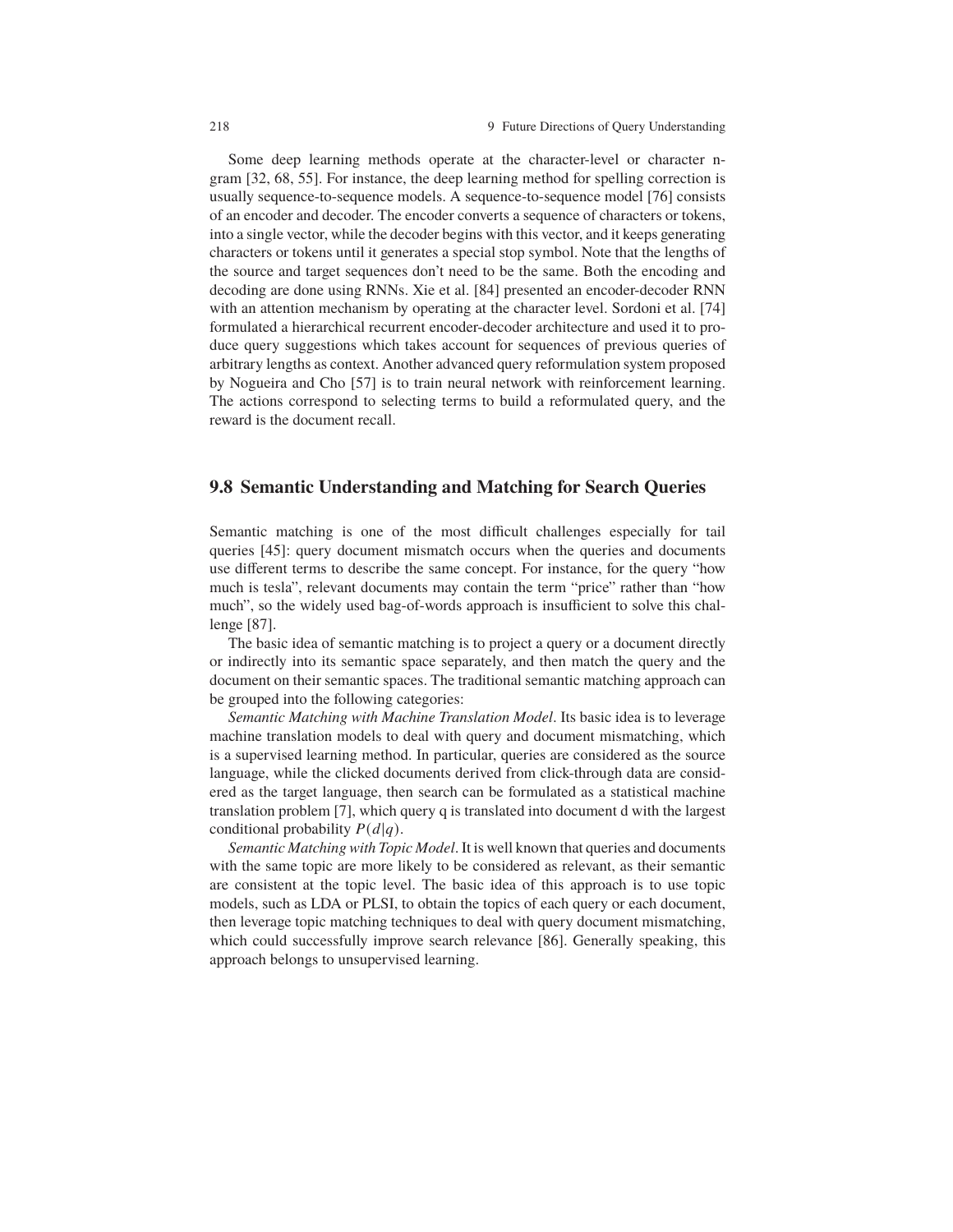#### 9.9 Query Understanding with Knowledge Graph 219

*Semantic Matching with Latent Space Model*. In this approach, queries and documents are trained to mapped into the same latent space, and the semantic matching function is defined as the inner product between the projection of the query and the projection of the document in the latent space, while each dimension of the latent space does not necessarily have its corresponding semantic meaning [32]. Generally speaking, this approach is a supervised learning approach.

*Semantic Matching with Deep Learning Model*. Recently work on semantic matching mainly based on deep learning algorithms [58], which can automatically learn relations among words from vast amount of search log data, and make a fully use of information from phrase patterns and text hierarchical structures, and experimental results usually show a better performance.

In fact, these different approaches of semantic matching are complementary, and how to effectively combine them into one generic framework is an open question. In addition, how to handle the semantic matching when queries are too short is still a challenging problem, since deep learning based text matching approach works well when the queries are relatively lengthy. Furthermore, how to handle multimodal semantic matching is another challenging problem, such as the semantic matching between a text query and an image, or between an image query and a text document, which is critical for image search and video search in commercial search engines.

## **9.9 Query Understanding with Knowledge Graph**

Knowledge bases, better known as knowledge graphs, such as Wikipedia, DBpedia, Freebase [10] and Yago [75], have emerged in recent years. Most of them are encyclopedic knowledge bases, containing entities and facts such as Barack Obama's birthday and birthplace. The knowledge graphs have been utilized for enhancing query understanding in an entity-aware way for the rich facts organized around entities. For example, Google took the first step understanding and answering queries with the knowledge graph in 2012, and they started by providing information on individual entities like "Barack Obama" or "Brad Pitt". Recently, search engines become a little bit smarter, and could answer simple questions about those entities, such as "How old is Barack Obama?" or "Who are the author of Harry Potter?". All of these works rely on query understanding with knowledge graph. There are a few challenges as listed below:

First, a widely accepted way to use knowledge graph is to annotate the entities in the query and link them to a knowledge base, also known as entity linking. TagME [61] is a very early work on entity linking in queries. It generates candidates by searching Wikipedia page titles, anchors and redirects, then exploit the structure of the Wikipedia graph for disambiguation. Entity linking in queries is also viewed as the problem of finding multiple query interpretations [13], usually with three phrases: fetching, candidate-entity generation and pruning. One challenge is that the queries are usually very short and contain insufficient information, thus it becomes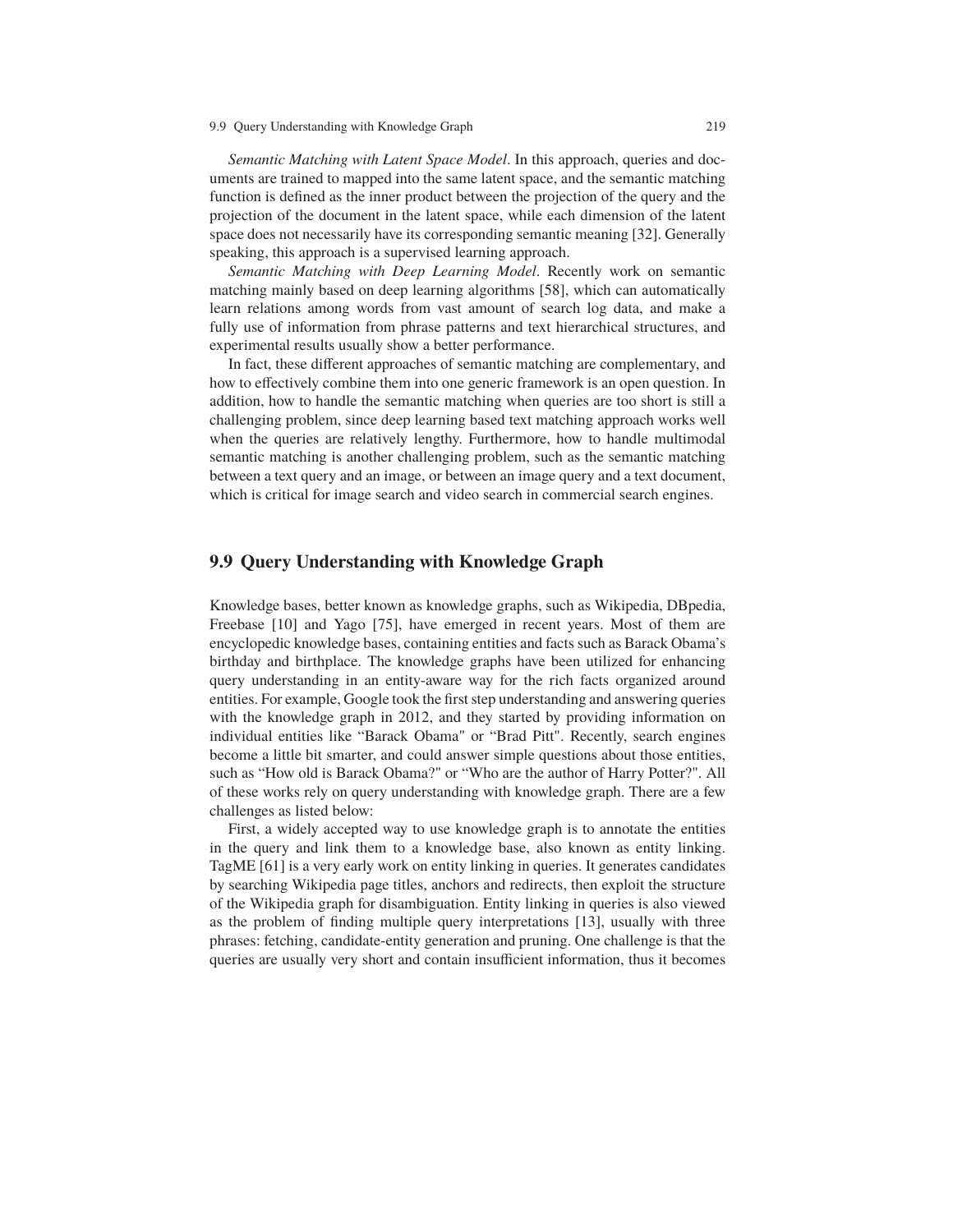very important to leverage additional information, such as Wikipedia [16, 77], query log and search results [9].

Second, quite a few non-entity words are barely included in knowledge graph, and knowledge about how words interact with each other in a language (instead of encyclopedia knowledge) plays an important role in query understanding. As we discussed above, the encyclopedia knowledge base contains entities and facts, while the other type of knowledge base is mainly about common sense or linguistic knowledge among terms, such as KnowItAll [50], NELL [53] and Probase [46]. For non-entity words, recently there appears a tendency to mine a variety of relations among terms and map them to related concepts [83] or intent topics [93], then propagate the enriched features in a graph consisting of concepts or intent topics using an unsupervised algorithm. How to effectively extract knowledge of non-entity words and represent them in a unified knowledge graph remains a challenging task for query understanding.

Third, with the extensive knowledge graph, structured query understanding is a critical component to improve the relevance of search engines. For example, identifying attributes in a query for e-commerce platforms could significantly improve the performance in connecting users to relevant items. In many cases, the queries might have multiple attributes, and some of them will be in conflict with each other. Leveraging the e-commerce catalog [63] as an additional knowledge base to supplement the textual information can help to resolve conflicting query attributes. Similarly, additional domain-specific knowledge graph will be very valuable for structured query understanding in other domains, such as healthcare.

As discussed above, the knowledge graph makes it possible to break down a query to understand the semantics of each piece and get the intent behind the entire query. Moreover, that makes it reliable to traverse the knowledge graph to find the right facts and compose a useful answer for a given query.

- [1] Eugene Agichtein, David Carmel, Dan Pelleg, Yuval Pinter, and Donna Harman. Overview of the TREC 2015 liveqa track. In *Proceedings of The Twenty-Fourth Text REtrieval Conference*, volume 500-319, 2015.
- [2] Mohammad Aliannejadi, Hamed Zamani, Fabio Crestani, and W. Bruce Croft. Asking clarifying questions in open-domain information-seeking conversations. In *Proceedings of the 42nd International ACM SIGIR Conference on Research and Development in Information Retrieval*, pages 475–484, 2019.
- [3] Alan R. Aronson. Effective mapping of biomedical text to the UMLS metathesaurus: the metamap program. In *Proceedings of the American Medical Informatics Association Annual Symposium*, pages 17–21, 2001.
- [4] Ricardo Baeza-Yates, Di Jiang, Fabrizio Silvestri, and Beverly Harrison. Predicting the next app that you are going to use. In *Proceedings of the Eighth*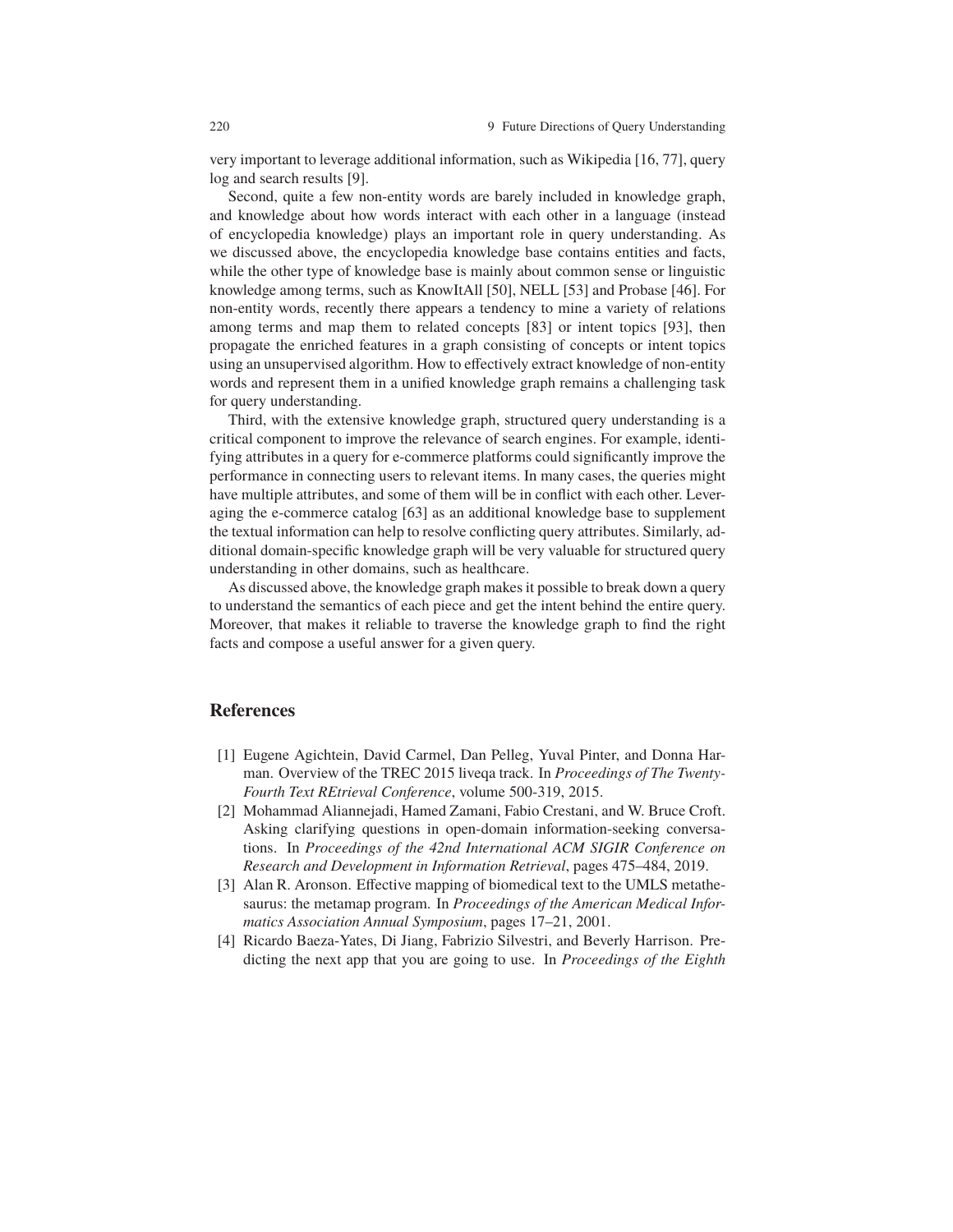*ACM International Conference on Web Search and Data Mining*, pages 285– 294, 2015.

- [5] Saeid Balaneshinkordan and Alexander Kotov. Embedding-based query expansion for weighted sequential dependence retrieval model. In *Proceedings of the 40th International ACM SIGIR Conference on Research and Development in Information Retrieval*, pages 1213–1216, 2017.
- [6] Paul N. Bennett, Ryen W. White, Wei Chu, Susan T. Dumais, Peter Bailey, Fedor Borisyuk, and Xiaoyuan Cui. Modeling the impact of short- and long-term behavior on search personalization. In *Proceedings of the 35th International ACM SIGIR Conference on Research and Development in Information Retrieval*, pages 185–194, 2012.
- [7] Adam L. Berger and John D. Lafferty. Information retrieval as statistical translation. In *Proceedings of the 22nd International ACM SIGIR Conference on Research and Development in Information Retrieval*, pages 222–229, 1999.
- [8] Sumit Bhatia, Debapriyo Majumdar, and Nitish Aggarwal. Proactive information retrieval: Anticipating users' information need. In *Advances in Information Retrieval - 38th European Conference on IR Research*, volume 9626, pages 874–877, 2016.
- [9] Roi Blanco, Giuseppe Ottaviano, and Edgar Meij. Fast and space-efficient entity linking for queries. In *Proceedings of the Eighth ACM International Conference on Web Search and Data Mining*, pages 179–188, 2015.
- [10] Kurt D. Bollacker, Colin Evans, Praveen Paritosh, Tim Sturge, and Jamie Taylor. Freebase: a collaboratively created graph database for structuring human knowledge. In *Proceedings of the ACM SIGMOD International Conference on Management of Data*, pages 1247–1250, 2008.
- [11] Fei Cai, Shangsong Liang, and Maarten de Rijke. Time-sensitive personalized query auto-completion. In *Proceedings of the 23rd ACM International Conference on Conference on Information and Knowledge Management*, pages 1599–1608, 2014.
- [12] David Carmel, Naama Zwerdling, Ido Guy, Shila Ofek-Koifman, Nadav Har'El, Inbal Ronen, Erel Uziel, Sivan Yogev, and Sergey Chernov. Personalized social search based on the user's social network. In *Proceedings of the 18th ACM Conference on Information and Knowledge Management*, pages 1227–1236, 2009.
- [13] David Carmel, Ming-Wei Chang, Evgeniy Gabrilovich, Bo-June Paul Hsu, and Kuansan Wang, editors. *ERD'14, Proceedings of the First ACM International Workshop on Entity Recognition & Disambiguation*, 2014. ACM. ISBN 978- 1-4503-3023-7.
- [14] David Carmel, Avihai Mejer, Yuval Pinter, and Idan Szpektor. Improving term weighting for community question answering search using syntactic analysis. In *Proceedings of the 23rd ACM International Conference on Conference on Information and Knowledge Management*, pages 351–360, 2014.
- [15] Aleksandr Chuklin, Ilya Markov, and Maarten de Rijke. *Click Models for Web Search*. Synthesis Lectures on Information Concepts, Retrieval, and Services. 2015.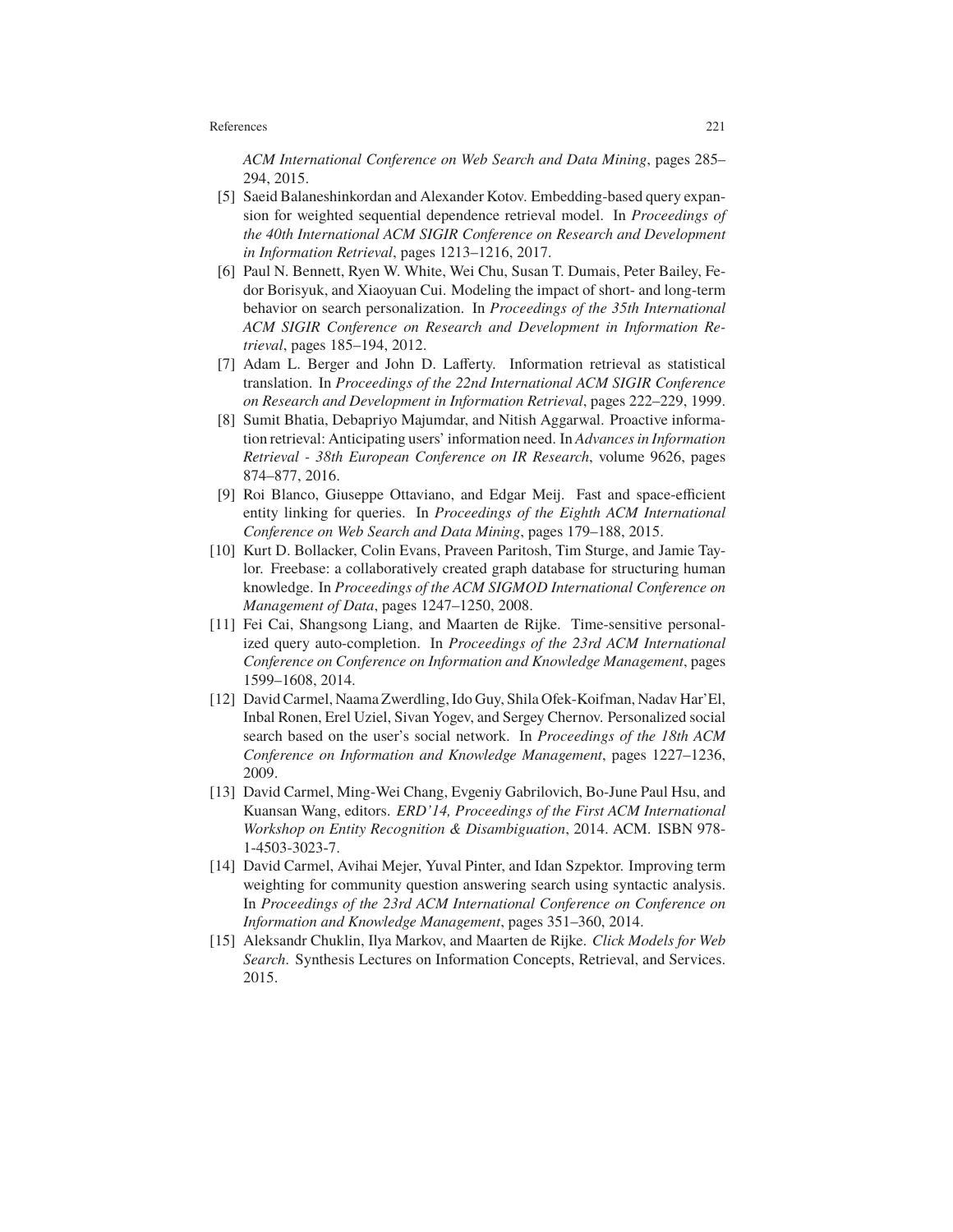- [16] Marco Cornolti, Paolo Ferragina, Massimiliano Ciaramita, Hinrich Schütze, and Stefan Rüd. The SMAPH system for query entity recognition and disambiguation. In *Proceedings of the First ACM International Workshop on Entity Recognition and Disambiguation*, pages 25–30, 2014.
- [17] Riley Crane and Didier Sornette. Robust dynamic classes revealed by measuring the response function of a social system. *Proceedings of the National Academy of Sciences*, 105(41):15649–15653, 2008.
- [18] Mariam Daoud, Lynda Tamine-Lechani, and Mohand Boughanem. Towards a graph-based user profile modeling for a session-based personalized search. *Knowl. Inf. Syst.*, 21(3):365–398, 2009.
- [19] Mostafa Dehghani, Hamed Zamani, Aliaksei Severyn, Jaap Kamps, and W. Bruce Croft. Neural ranking models with weak supervision. In *Proceedings of the 40th International ACM SIGIR Conference on Research and Development in Information Retrieval*, pages 65–74, 2017.
- [20] Fernando Diaz, Bhaskar Mitra, and Nick Craswell. Query expansion with locally-trained word embeddings. In *Proceedings of the 54th Annual Meeting of the Association for Computational Linguistics*, pages 367–377, 2016.
- [21] Guy Divita, Tony Tse, and Laura Roth. Failure analysis of metamap transfer (mmtx). In *Proceedings of the 11th World Congress on Medical Informatics*, volume 107, pages 763–767, 2004.
- [22] Anlei Dong, Yi Chang, Zhaohui Zheng, Gilad Mishne, Jing Bai, Ruiqiang Zhang, Karolina Buchner, Ciya Liao, and Fernando Diaz. Towards recency ranking in web search. In *Proceedings of the Third International Conference on Web Search and Data Mining*, pages 11–20, 2010.
- [23] Carlos Escolano, Marta R. Costa-jussà, and José A. R. Fonollosa. Towards interlingua neural machine translation. *CoRR*, abs/1905.06831, 2019.
- [24] David A. Ferrucci, Eric W. Brown, Jennifer Chu-Carroll, James Fan, David Gondek, Aditya Kalyanpur, Adam Lally, J. William Murdock, Eric Nyberg, John M. Prager, Nico Schlaefer, and Christopher A. Welty. Building watson: An overview of the deepqa project. *AI Magazine*, 31(3):59–79, 2010.
- [25] Wei Gao, Cheng Niu, Jian-Yun Nie, Ming Zhou, Kam-Fai Wong, and Hsiao-Wuen Hon. Exploiting query logs for cross-lingual query suggestions. *ACM Trans. Inf. Syst.*, 28(2):6:1–6:33, 2010.
- [26] Mihajlo Grbovic, Nemanja Djuric, Vladan Radosavljevic, and Narayan Bhamidipati. Search retargeting using directed query embeddings. In *Proceedings of the 24th International Conference on World Wide Web*, pages 37–38, 2015.
- [27] Mihajlo Grbovic, Nemanja Djuric, Vladan Radosavljevic, Fabrizio Silvestri, and Narayan Bhamidipati. Context- and content-aware embeddings for query rewriting in sponsored search. In *Proceedings of the 38th International ACM SIGIR Conference on Research and Development in Information Retrieval*, pages 383–392, 2015.
- [28] Ido Guy. Searching by talking: Analysis of voice queries on mobile web search. In *Proceedings of the 39th International ACM SIGIR Conference on Research and Development in Information Retrieval*, pages 35–44, 2016.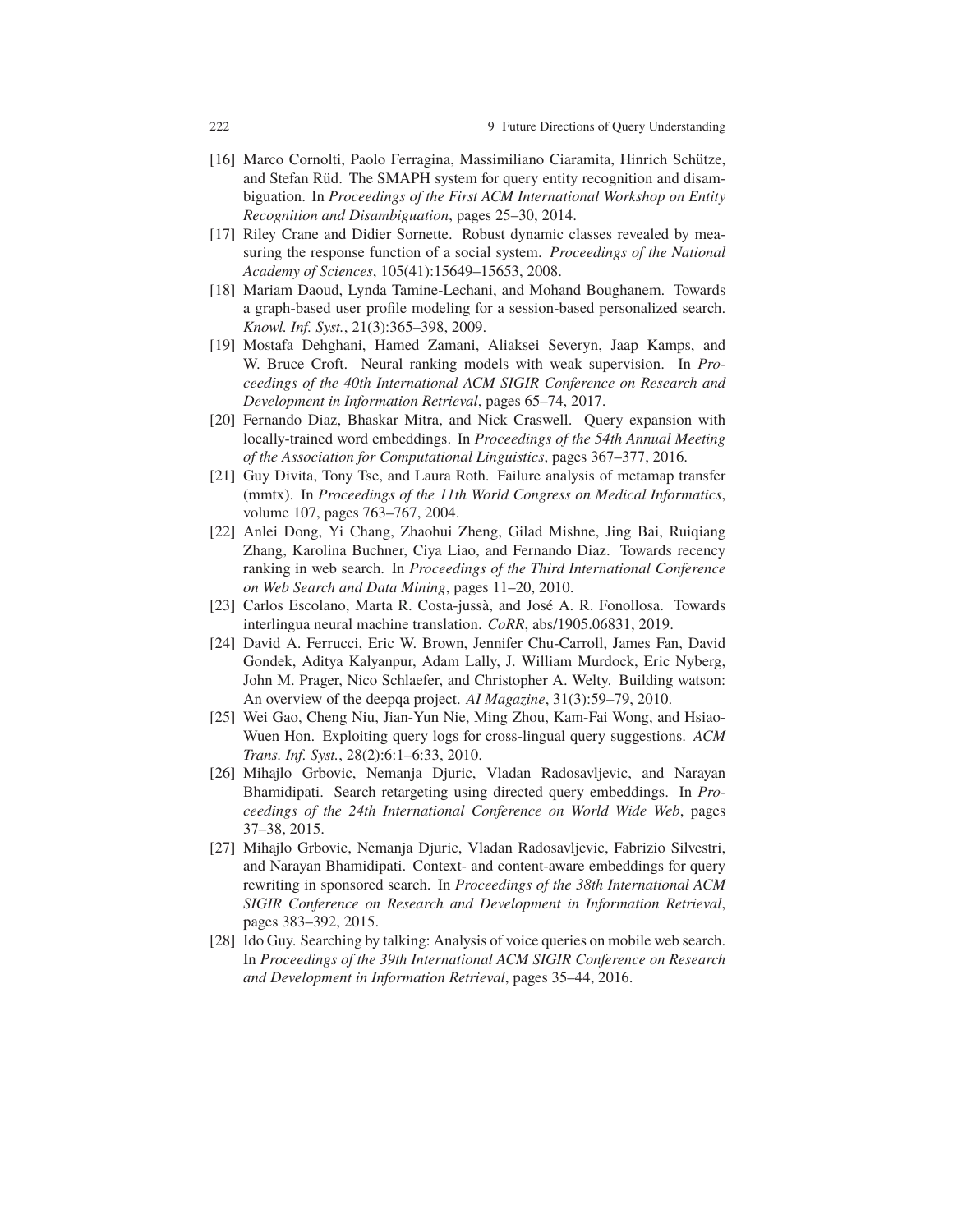- [29] Morgan Harvey, Fabio Crestani, and Mark James Carman. Building user profiles from topic models for personalised search. In *Proceedings of the 22nd ACM international conference on Conference on information and knowledge management*, pages 2309–2314, 2013.
- [30] Homa B. Hashemi, Amir Asiaee, and Reiner Kraft. Query intern detection using convolutional neural networks. *WSDM QRUMS 2016 Workshop*, 2016.
- [31] Sepp Hochreiter and Jürgen Schmidhuber. Long short-term memory. *Neural Computation*, 9(8):1735–1780, 1997.
- [32] Po-Sen Huang, Xiaodong He, Jianfeng Gao, Li Deng, Alex Acero, and Larry P. Heck. Learning deep structured semantic models for web search using clickthrough data. In *Proceedings of the 22nd ACM International Conference on Information and Knowledge Management*, pages 2333–2338, 2013.
- [33] Kevin Jarrett, Koray Kavukcuoglu, Marc'Aurelio Ranzato, and Yann LeCun. What is the best multi-stage architecture for object recognition? In *Proceedings of the 12th IEEE International Conference on Computer Vision*, pages 2146– 2153, 2009.
- [34] Glen Jeh and Jennifer Widom. Scaling personalized web search. In *Proceedings of the 12th International Conference on World Wide Web*, pages 271–279, 2003.
- [35] Rosie Jones and Fernando Diaz. Temporal profiles of queries. *ACM Trans. Inf. Syst.*, 25(3):14, 2007.
- [36] Nal Kalchbrenner, Edward Grefenstette, and Phil Blunsom. A convolutional neural network for modelling sentences. In *Proceedings of the 52nd Annual Meeting of the Association for Computational Linguistics*, pages 655–665, 2014.
- [37] Diane Kelly. Methods for evaluating interactive information retrieval systems with users. *Foundations and Trends in Information Retrieval*, 3(1-2):1–224, 2009.
- [38] Yoon Kim. Convolutional neural networks for sentence classification. In *Proceedings of the 2014 Conference on Empirical Methods in Natural Language Processing*, pages 1746–1751, 2014.
- [39] Jon M. Kleinberg. Bursty and hierarchical structure in streams. *Data Min. Knowl. Discov.*, 7(4):373–397, 2003.
- [40] Oleksandr Kolomiyets and Marie-Francine Moens. A survey on question answering technology from an information retrieval perspective. *Information Sciences*, 181(24):5412–5434, 2011.
- [41] Alex Krizhevsky, Ilya Sutskever, and Geoffrey E. Hinton. Imagenet classification with deep convolutional neural networks. In *Proceedings of the 26th Annual Conference on Neural Information Processing Systems*, pages 1106– 1114, 2012.
- [42] Anagha Kulkarni, Jaime Teevan, Krysta Marie Svore, and Susan T. Dumais. Understanding temporal query dynamics. In *Proceedings of the Forth International Conference on Web Search and Data Mining*, pages 167–176, 2011.
- [43] Saar Kuzi, Anna Shtok, and Oren Kurland. Query expansion using word embeddings. In *Proceedings of the 25th ACM International Conference on Information and Knowledge Management*, pages 1929–1932, 2016.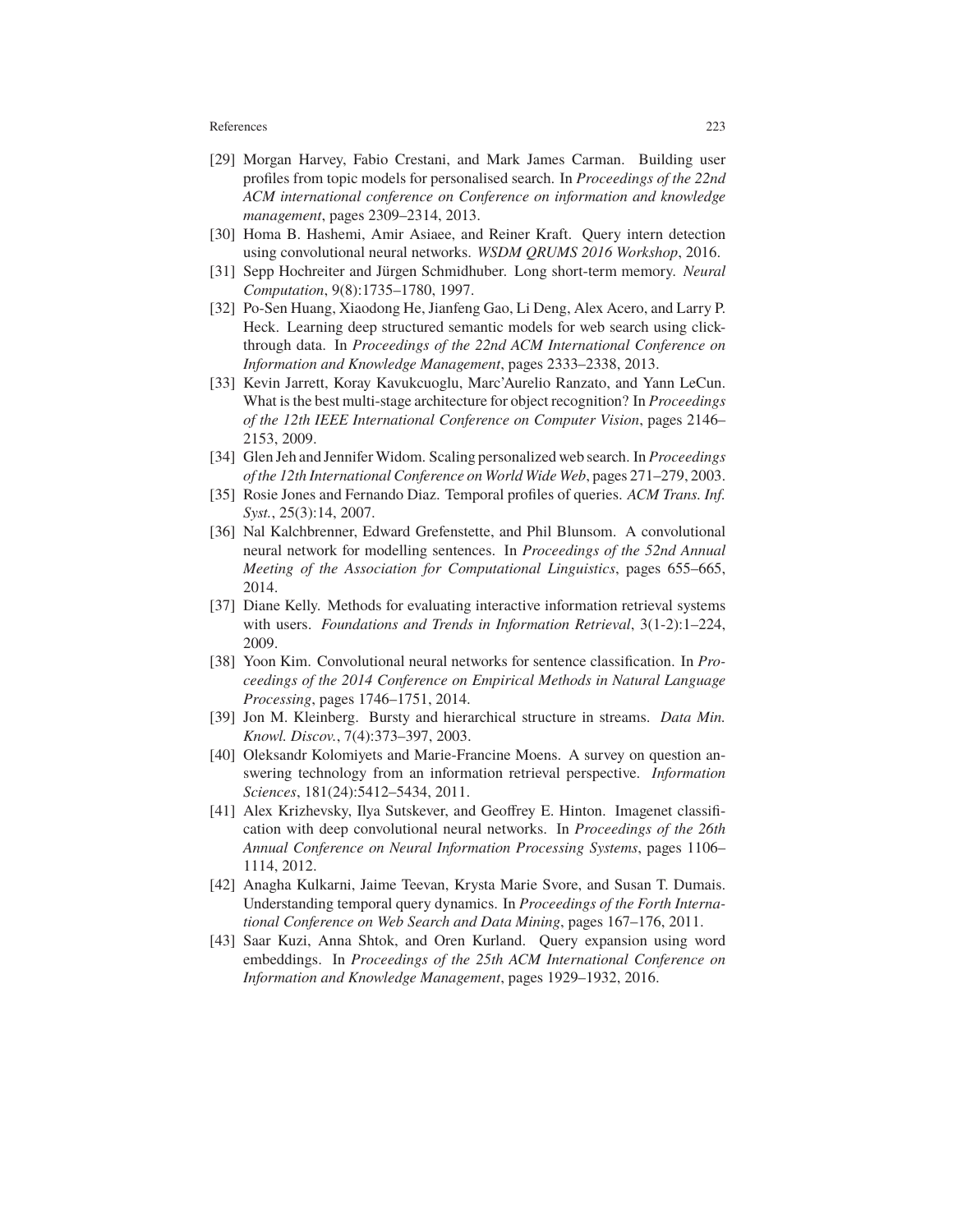- [44] Quoc V. Le and Tomas Mikolov. Distributed representations of sentences and documents. In *Proceedings of the 31th International Conference on Machine Learning*, pages 1188–1196, 2014.
- [45] Hang Li and Jun Xu. Semantic matching in search. *Foundations and Trends in Information Retrieval*, 7(5):343–469, 2014.
- [46] Jiaqing Liang, Yanghua Xiao, Haixun Wang, Yi Zhang, and Wei Wang. Probase+: Inferring missing links in conceptual taxonomies. *IEEE Trans. Knowl. Data Eng.*, 29(6):1281–1295, 2017.
- [47] Nut Limsopatham and Nigel Collier. Normalising medical concepts in social media texts by learning semantic representation. In *Proceedings of the 54th Annual Meeting of the Association for Computational Linguistics*, pages 1014– 1023, 2016.
- [48] Xiaojie Liu, Jian-Yun Nie, and Alessandro Sordoni. Constraining word embeddings by prior knowledge - application to medical information retrieval. In *Proceedings of the 12th Asia Information Retrieval Societies Conference*, volume 9994, pages 155–167, 2016.
- [49] Z. Liu, Z. Niu, J.-Y. Nie, H. Wu, and H. Wang. Conversation in ir: its role and utility. In *SIGIR Workshop on Conversational Approaches to IR*, 2017.
- [50] Mausam. Open information extraction systems and downstream applications. In *Proceedings of the Twenty-Fifth International Joint Conference on Artificial Intelligence*, pages 4074–4077, 2016.
- [51] Tomas Mikolov, Martin Karafiát, Lukás Burget, Jan Cernocký, and Sanjeev Khudanpur. Recurrent neural network based language model. In *Proceedings of the 11th Annual Conference of the International Speech Communication Association*, pages 1045–1048, 2010.
- [52] Tomas Mikolov, Ilya Sutskever, Kai Chen, Gregory S. Corrado, and Jeffrey Dean. Distributed representations of words and phrases and their compositionality. In *Proceedings of the 27th Annual Conference on Neural Information Processing Systems*, pages 3111–3119, 2013.
- [53] Tom M. Mitchell, William W. Cohen, Estevam R. Hruschka Jr., Partha Pratim Talukdar, Justin Betteridge, Andrew Carlson, Bhavana Dalvi Mishra, Matthew Gardner, Bryan Kisiel, Jayant Krishnamurthy, Ni Lao, Kathryn Mazaitis, Thahir Mohamed, Ndapandula Nakashole, Emmanouil A. Platanios, Alan Ritter, Mehdi Samadi, Burr Settles, Richard C. Wang, Derry Wijaya, Abhinav Gupta, Xinlei Chen, Abulhair Saparov, Malcolm Greaves, and Joel Welling. Never-ending learning. In *Proceedings of the Twenty-Ninth AAAI Conference on Artificial Intelligence*, pages 2302–2310, 2015.
- [54] Bhaskar Mitra and Nick Craswell. Query auto-completion for rare prefixes. In *Proceedings of the 24th ACM International Conference on Information and Knowledge Management*, pages 1755–1758, 2015.
- [55] Bhaskar Mitra, Fernando Diaz, and Nick Craswell. Learning to match using local and distributed representations of text for web search. In *Proceedings of the 26th International Conference on World Wide Web*, pages 1291–1299, 2017.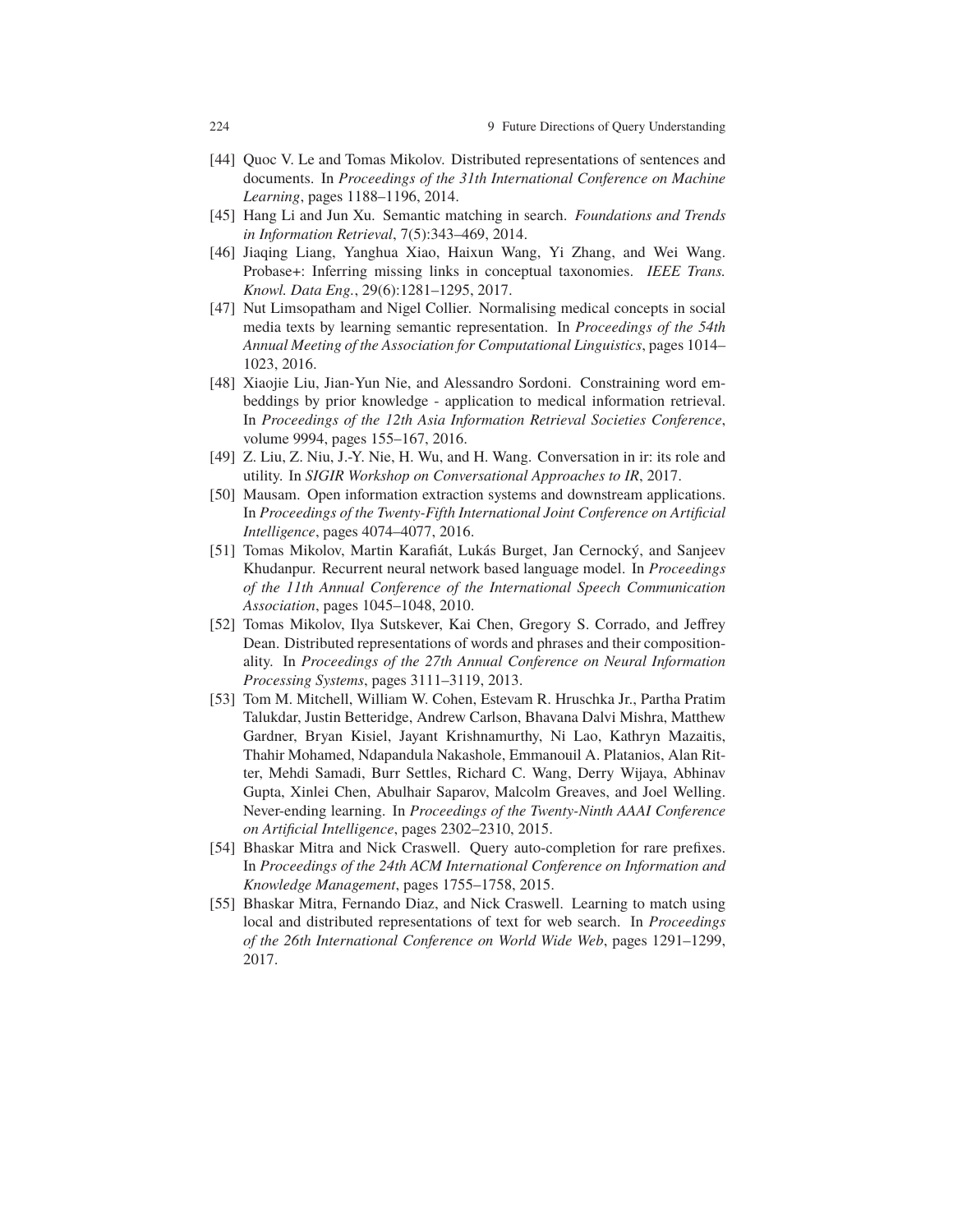- [56] Eric T. Nalisnick, Bhaskar Mitra, Nick Craswell, and Rich Caruana. Improving document ranking with dual word embeddings. In *Proceedings of the 25th International Conference on World Wide Web*, pages 83–84, 2016.
- [57] Rodrigo Nogueira and Kyunghyun Cho. Task-oriented query reformulation with reinforcement learning. *CoRR*, abs/1704.04572, 2017.
- [58] Hamid Palangi, Li Deng, Yelong Shen, Jianfeng Gao, Xiaodong He, Jianshu Chen, Xinying Song, and Rabab K. Ward. Deep sentence embedding using long short-term memory networks: Analysis and application to information retrieval. *IEEE/ACM Trans. Audio, Speech and Language Processing*, 24(4): 694–707, 2016.
- [59] Dae Hoon Park and Rikio Chiba. A neural language model for query autocompletion. In *Proceedings of the 40th International ACM SIGIR Conference on Research and Development in Information Retrieval*, pages 1189–1192, 2017.
- [60] Jeffrey Pennington, Richard Socher, and Christopher D. Manning. Glove: Global vectors for word representation. In *Proceedings of the 2014 Conference on Empirical Methods in Natural Language Processing*, pages 1532–1543, 2014.
- [61] Francesco Piccinno and Paolo Ferragina. From tagme to WAT: a new entity annotator. In *Proceedings of the First ACM International Workshop on Entity Recognition and Disambiguation*, pages 55–62, 2014.
- [62] James E. Pitkow, Hinrich Schütze, Todd A. Cass, Robert Cooley, Don Turnbull, Andy Edmonds, Eytan Adar, and Thomas M. Breuel. Personalized search. *Commun. ACM*, 45(9):50–55, 2002.
- [63] Suhas Ranganath. Leveraging catalog knowledge graphs for query attribute identification in e-commerce sites. *CoRR*, abs/1807.04923, 2018.
- [64] Shubhra Kanti Karmaker Santu, Liangda Li, Dae Hoon Park, Yi Chang, and ChengXiang Zhai. Modeling the influence of popular trending events on user search behavior. In *Proceedings of the 26th International Conference on World Wide Web*, pages 535–544, 2017.
- [65] Ruhi Sarikaya. The technology behind personal digital assistants: An overview of the system architecture and key components. *IEEE Signal Processing Magazine*, 34(1):67–81, 2017.
- [66] Denis Savenkov, Scott Weitzner, and Eugene Agichtein. Crowdsourcing for (almost) real-time question answering. In *Workshop on Human-Computer Question Answering, NAACL*, 2016.
- [67] Wei Shen and Jian-Yun Nie. Is concept mapping useful for biomedical information retrieval? In *Proceedings of the 6th International Conference of the CLEF Association*, volume 9283, pages 281–286, 2015.
- [68] Yelong Shen, Xiaodong He, Jianfeng Gao, Li Deng, and Grégoire Mesnil. A latent semantic model with convolutional-pooling structure for information retrieval. In *Proceedings of the 23rd ACM International Conference on Conference on Information and Knowledge Management*, pages 101–110, 2014.
- [69] Yangyang Shi, Kaisheng Yao, Le Tian, and Daxin Jiang. Deep LSTM based feature mapping for query classification. In *Proceedings of the 2016 Con-*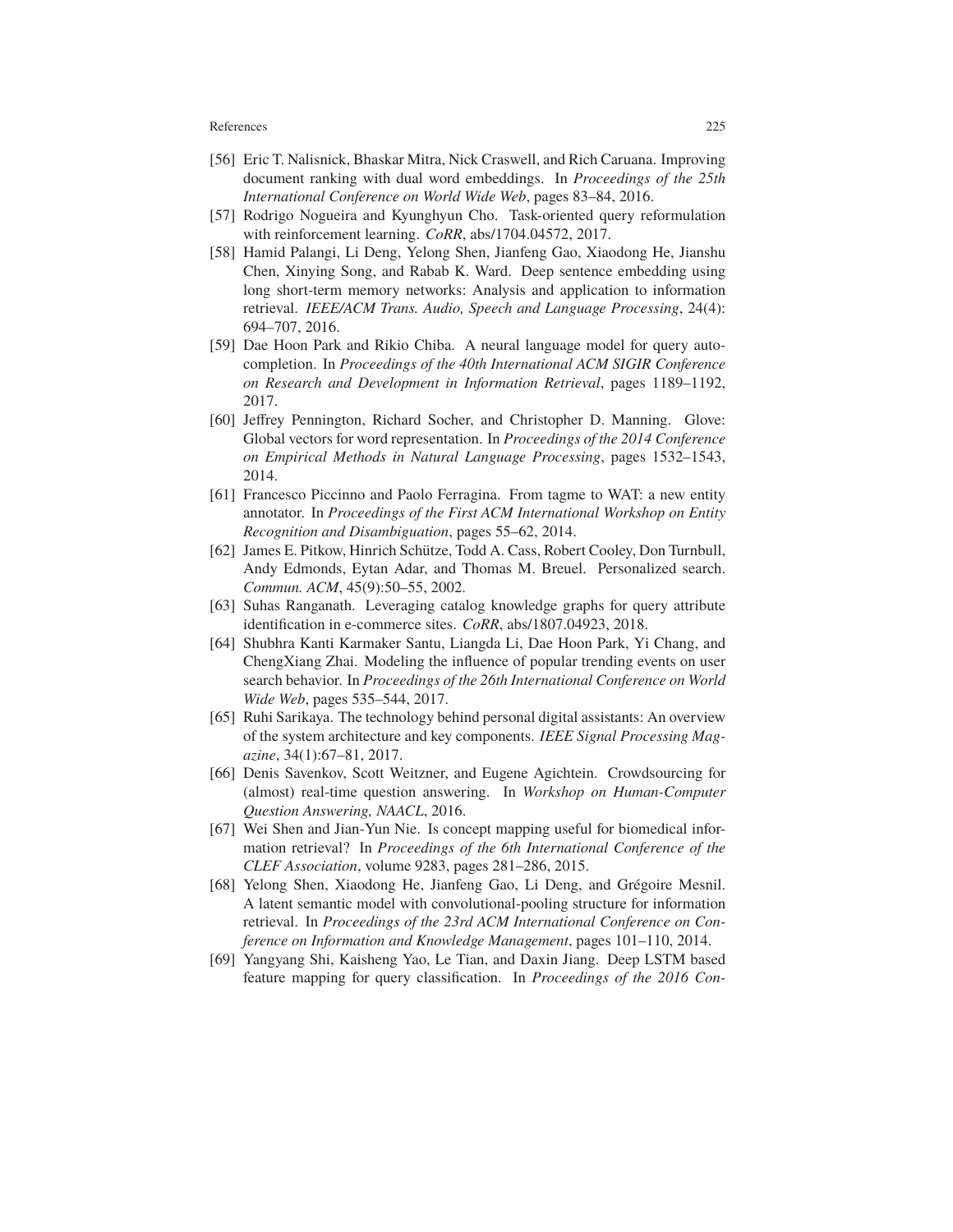226 9 Future Directions of Query Understanding

*ference of the North American Chapter of the Association for Computational Linguistics: Human Language Technologies*, pages 1501–1511, 2016.

- [70] Milad Shokouhi and Kira Radinsky. Time-sensitive query auto-completion. In *The 35th International ACM SIGIR conference on research and development in Information Retrieval*, pages 601–610, 2012.
- [71] Milad Shokouhi, Ryen W. White, Paul N. Bennett, and Filip Radlinski. Fighting search engine amnesia: reranking repeated results. In *Proceedings of the 36th International ACM SIGIR Conference on Research and Development in Information Retrieval*, pages 273–282, 2013.
- [72] Yang Song, Dengyong Zhou, and Li-wei He. Query suggestion by constructing term-transition graphs. In *Proceedings of the Fifth International Conference on Web Search and Data Mining*, pages 353–362, 2012.
- [73] Alessandro Sordoni, Yoshua Bengio, and Jian-Yun Nie. Learning concept embeddings for query expansion by quantum entropy minimization. In *Proceedings of the Twenty-Eighth AAAI Conference on Artificial Intelligence*, pages 1586–1592, 2014.
- [74] Alessandro Sordoni, Yoshua Bengio, Hossein Vahabi, Christina Lioma, Jakob Grue Simonsen, and Jian-Yun Nie. A hierarchical recurrent encoderdecoder for generative context-aware query suggestion. In *Proceedings of the 24th ACM International on Conference on Information and Knowledge Management*, pages 553–562, 2015.
- [75] Fabian M. Suchanek, Gjergji Kasneci, and Gerhard Weikum. Yago: a core of semantic knowledge. In *Proceedings of the 16th International Conference on World Wide Web*, pages 697–706, 2007.
- [76] Ilya Sutskever, Oriol Vinyals, and Quoc V. Le. Sequence to sequence learning with neural networks. In *Proceedings of the 27th Annual Conference on Neural Information Processing Systems*, pages 3104–3112, 2014.
- [77] Chuanqi Tan, Furu Wei, Pengjie Ren, Weifeng Lv, and Ming Zhou. Entity linking for queries by searching wikipedia sentences. In *Proceedings of the 2017 Conference on Empirical Methods in Natural Language Processing*, pages 68–77, 2017.
- [78] Robert S. Taylor. Question negotiation and information seeking in libraries. In *A. W. Elias (Ed.), (pp. 36-55) American Society for Information Science*.
- [79] Jaime Teevan, Susan T. Dumais, and Eric Horvitz. Personalizing search via automated analysis of interests and activities. In *Proceedings of the 28th Annual International ACM SIGIR Conference on Research and Development in Information Retrieval*, pages 449–456, 2005.
- [80] Gilad Tsur, Yuval Pinter, Idan Szpektor, and David Carmel. Identifying web queries with question intent. In *Proceedings of the 25th International Conference on World Wide Web*, pages 783–793, 2016.
- [81] Ivan Vulic and Marie-Francine Moens. Monolingual and cross-lingual information retrieval models based on (bilingual) word embeddings. In *Proceedings of the 38th International ACM SIGIR Conference on Research and Development in Information Retrieval*, pages 363–372, 2015.